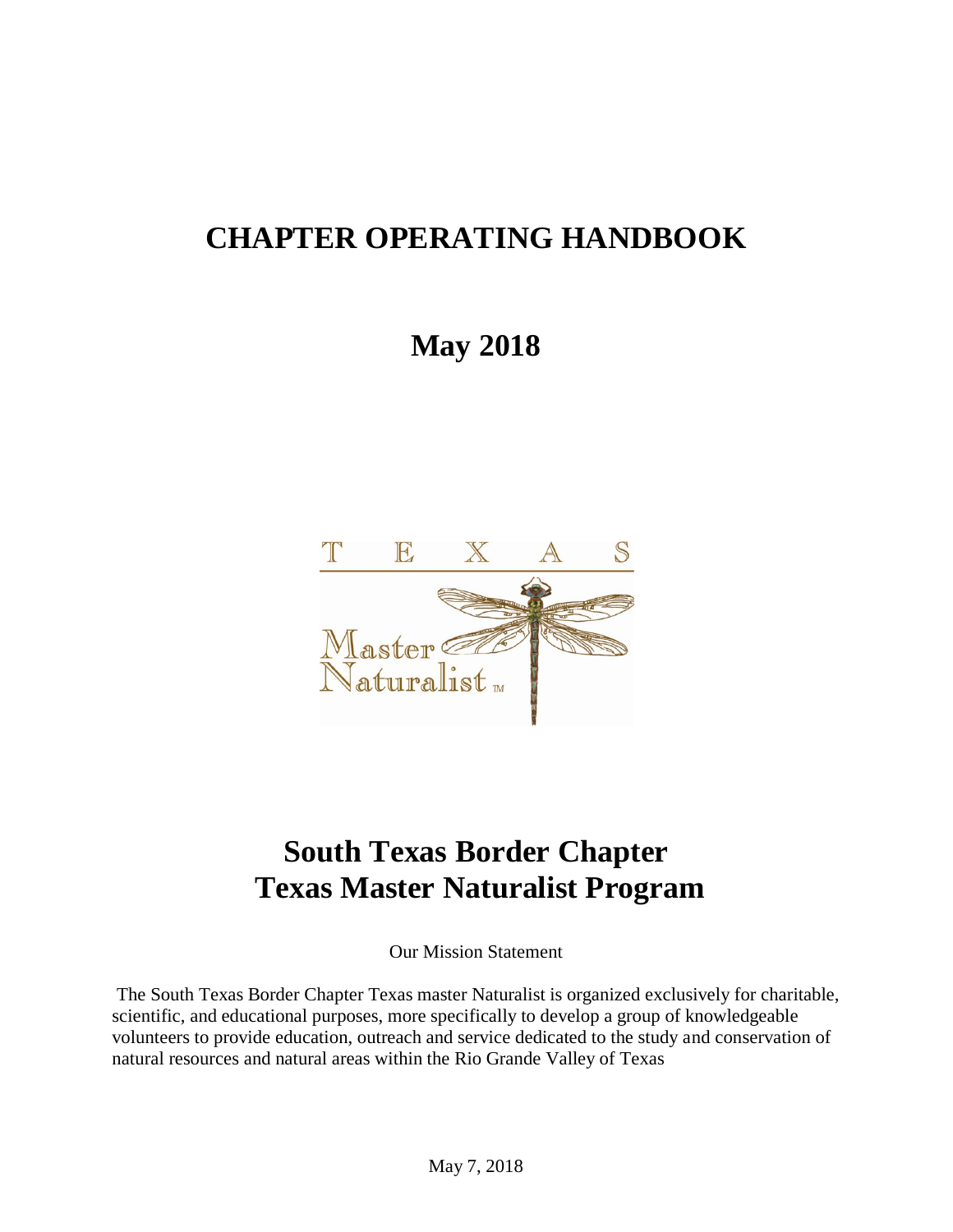# **CHAPTER OPERATING HANDBOOK**

# **Table of Contents**

## I: CHAPTER ORGANIZATION

- A. BOARD
	- 1. Officers
	- 2. Duties of Officers
	- 3. Directors
	- 4. Duties of Directors

## B. RESPONSIBILITIES OF THE BOARD

- C. COMMITTEES
	- 1. Standing Committees
	- 2. AD HOC Committees

## II: MEMBERSHIP

## III: ADOPTION AND AMENDMENT OF THE CHAPTER OPERATING HANDBOOK

## IV: APPENDICES

- A. Mentor Program
- B. TMN Code of Ethics and Standards of Conduct
- C. Guide to Membership
- D. Volunteer Service Project Requirements
- E. Advanced Training Policies
- F. Addendum for 501 (c )3 Chapters
- G. FAQs (Frequently Asked Questions)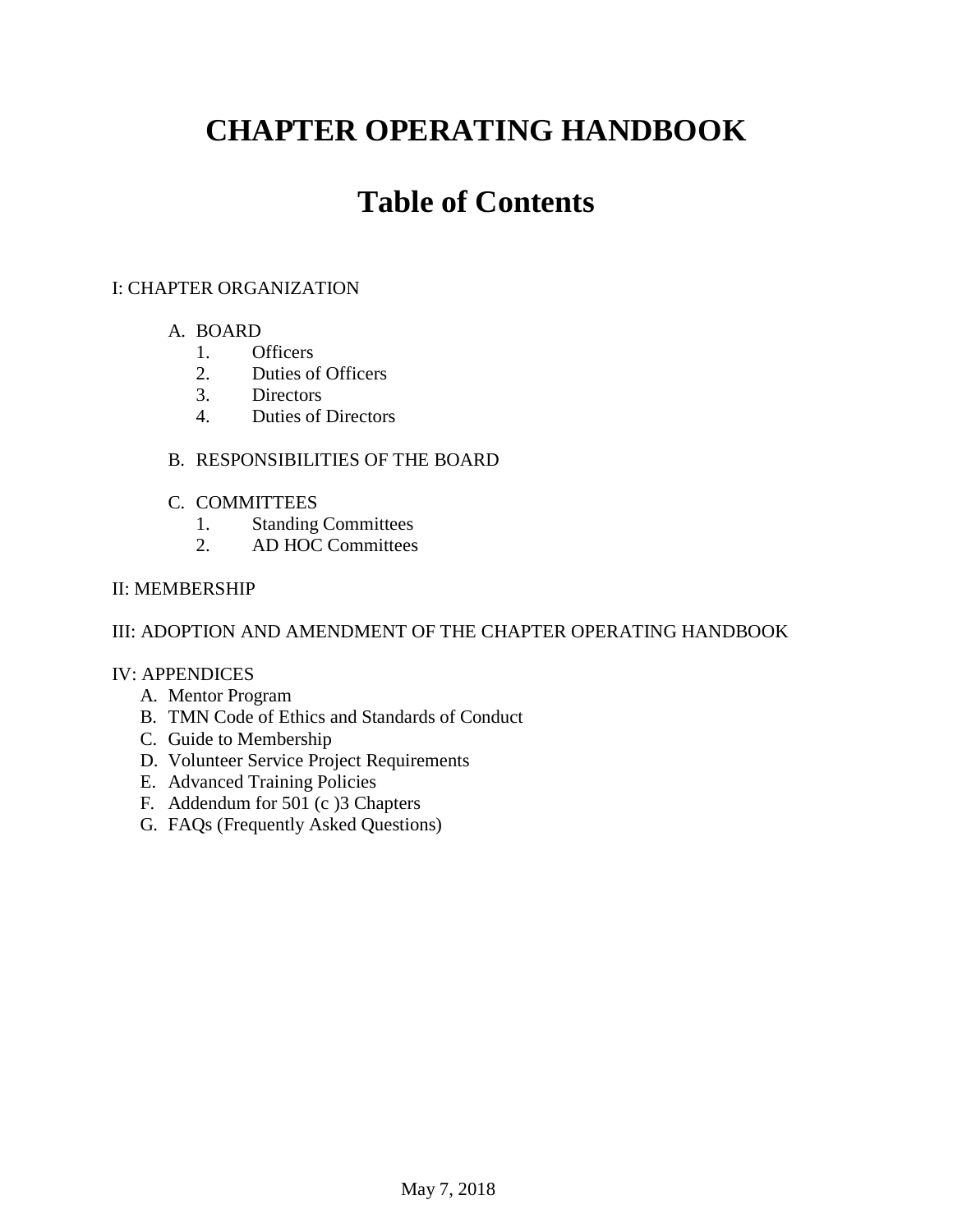# **OPERATING HANDBOOK South Texas Border Chapter Texas Master Naturalist Program**

# **I: CHAPTER ORGANIZATION**

The documents governing the Chapter will be this Chapter's Bylaws and the guiding practices found in the Chapter Management and Operations Protocols and the Chapter's Operating Handbook. In case of conflicting language, first the Chapter's Bylaws, second the Chapter Management and Operations Protocols shall govern the Chapter's Operating Handbook. The Chapter will be structured for governance as follows.

# **A. BOARD**

## 1. Officers

The duly elected Officers shall consist of:

- President
- First Vice President
- Second Vice President
- Treasurer
- Secretary

The terms and limits of office: All elected Officers shall serve for a period of 12 months or a period of 24 months, and are eligible for re-election.

## 2. Duties of Officers

The duties of Officers are defined in the following:

## President

- a. Serve as Chair of the Board of Directors.
- b. Prepare and distribute the agenda for Board meetings.
- c. Preside over Board and Chapter meetings.
- d. Sign all Board-approved documents that may be legally binding on the Chapter.
- e. Co-sign checks with the Treasurer or other designated Chapter Officer for amounts greater than \$1000.
- f. Authorize in writing credit/debit card and PayPal transactions for accounts greater than \$1000.
- g. Present a summary of the Chapter's accomplishments at the Chapter's first general meeting of the new year.
- h. Prepare correspondence between the Chapter and the State Office, other Chapters or State agencies as appropriate.
- i. Review Chapter's completed annual report before submission to State office.
- j. Communicate with Board and Chapter Members as needed; conduct votes by remote communications technology including email on issues between meetings as required by Section B, Responsibilities of the Board paragraph 4.
- k. Appoint all committee Chairs and be an ex-officio member of all committees, assisting as appropriate.
- l. Appoint and present a slate of candidates for all new Director positions for review and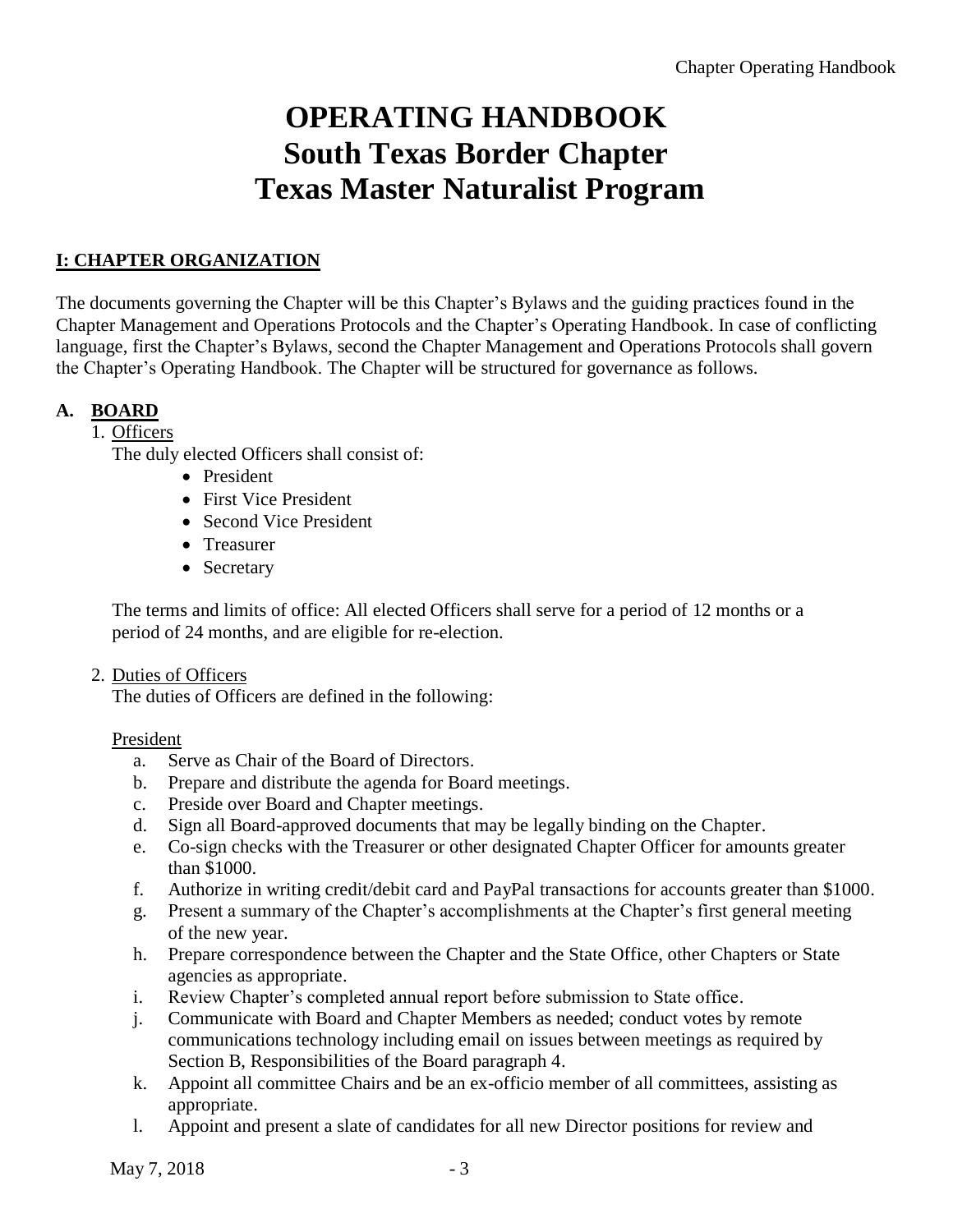approval by a majority vote of the elected Officers, Past-President, and Advisor(s).

- m. Become Immediate Past President upon completion of term as President.
- n. Be an ex-officio member of all committees, assisting as appropriate
- o. Ensure that before the Chapter makes any written commitments to County Governments, City Councils, etc., or executes Contracts or Memorandums of Understanding with other entities, that the TMN State Coordinator's approval is obtained.
- p. Be the Chapter's representative to State Annual Meeting or appoint a Chapter State Representative (See Chapter State Representative under 3. Directors).
- q. Facilitate a retreat of all newly elected Officers and Directors with the outgoing Board Members before the first Board meeting in January to facilitate exchange of responsibilities and chart the Chapter's new year. During the retreat, provide all Officers and Directors an opportunity to read and become familiar with their duties, responsibilities and program guiding documents (i.e. Bylaws, Protocols, etc.) stated in the Chapter Operating Handbook.
- r. Write appreciation letters for donations to the Chapter.
- s. Present Recognition Awards to out-going Officers and Board Members.

## First Vice President

- a. Assist the President and act for the President in the President's absence.
- b. Prior to the September Board meeting, meet with the President to establish Chapter and Board meeting dates for the following year, to be presented for review and approval at the September Board meeting.
- c. Participate as a member of the Annual Financial Examination Committee.

## Second Vice President

- a. Chair the Program Committee, scheduling Chapter programs and speakers for membership meetings. In absence of a Program Committee, the Second Vice President will schedule speakers and programs for the coming year.
- b. Ensure that meeting space and AV equipment is appropriate for presentations.
- c. Select and secure the venue for monthly Chapter meetings for the year based on approved Board meeting dates.
- d. Serve as an ex-officio member of the Advanced Training Committee. In absence of an Advanced Training Committee, the Second Vice-President will schedule Chapter field trips for the Chapter.
- e. Schedule and coordinate annual Chapter social activities.

## Treasurer

- a. Receive all dues and monies for the Chapter and maintain them in a Chapter bank account.
- b. Develop and maintain an annual budget for the Chapter with input and approval by the Board of Directors. The proposed budget should be finalized and submitted for approval prior to the start of the new calendar year.
- c. Pay all bills promptly upon receipt of a written statement or receipt for approved expenses. Treasurer or President and one other Officer shall sign all checks, drafts or other instruments for payment of money or notes of the Chapter.
- d. For any payments greater than \$1000, the Treasurer must co-sign the payment instrument with the President.
- e. Submit all annual financial records, reports, and audits as required by law (and/or sponsoring agencies).
- f. Make a financial report at all Board meetings that includes the status of all financial transactions and bank statement reconciliations.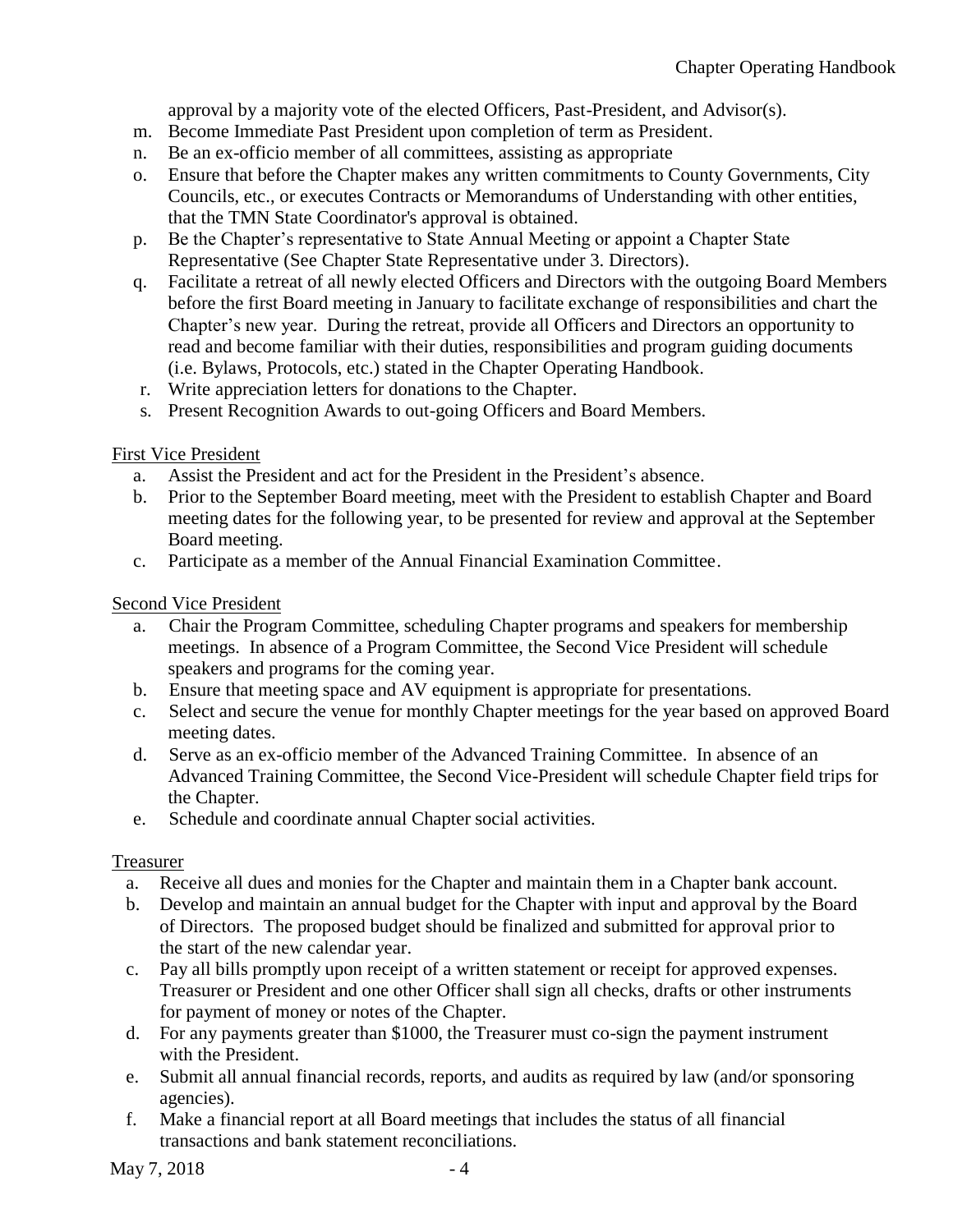- g. Present the financial records to the annual Financial Examination Committee before the last Board meeting of the calendar year.
- h. Keep an account of all income, expenses, disbursements and other financial matters including a hard copy file of such documentation for seven years plus the current calendar year according to the Chapter's Data Retention Policy.
- i. Make available all financial reports and documents to any Chapter member and/or Advisors as may be requested.
- j. Maintain an annually updated inventory of all purchased and donated equipment or other property.
- k. Collect and submit information for member background checks.
- l. Report membership dues and background check status to Membership Director on a monthly basis.

## Secretary

- a. Make available at each Board and Chapter meeting, in either hard copy or digital form, the minute book, a copy of the Bylaws, Chapter Management and Operations Protocols, the Chapter Operating Handbook, a list of all committee memberships, and a copy of the parliamentary authority adopted by the Chapter.
- b. Conduct all necessary Chapter correspondence in coordination with the President.
- c. Record, publish, and preserve the minutes of all meetings of the Board of Directors, General Membership meetings, and special meetings.
- d. Furnish the minutes to all Board members, and make them available to other Chapter members when requested.
- e. Keep a record of attendance at each meeting and whether or not a quorum is present.
- f. Maintain a hard copy file of all minutes and correspondence.

# 3. At-Large Board Members

At-Large Board Members represent the geographic regions and/or the interests of the Chapter. The duly appointed At-Large Board Members shall consist of:

- Member At-Large: South Texas Border Chapter region
- Member At-Large: Winter Texan

All At-Large Member positions are by appointment and approved according to the Chapter Bylaws ARTICLE V, Sections F and G.

The terms and limits of office: The appointed At-Large Members shall serve for a period of 12 months, and are eligible for re-appointment.

4. Duties of At-Large Board Members

The duties of At-Large Board Members shall be to assist the Officers in their respective responsibilities. In addition, their specific duties are listed along with their title. All At-Large Board Members are voting members of the Board. The list which follows includes the responsibilities of the appointed At-Large Board Members.

- a. Represent members within the area or interest assigned.
- b. Assist in recruitment and retention of Master Naturalists within the area assigned.
- c. Assist with publicity and notification of meetings and Chapter activities.
- d. Assist as needed in Chapter operations.
- e. Must participate on one or more standing or ad hoc committees.

May  $7, 2018$  - 5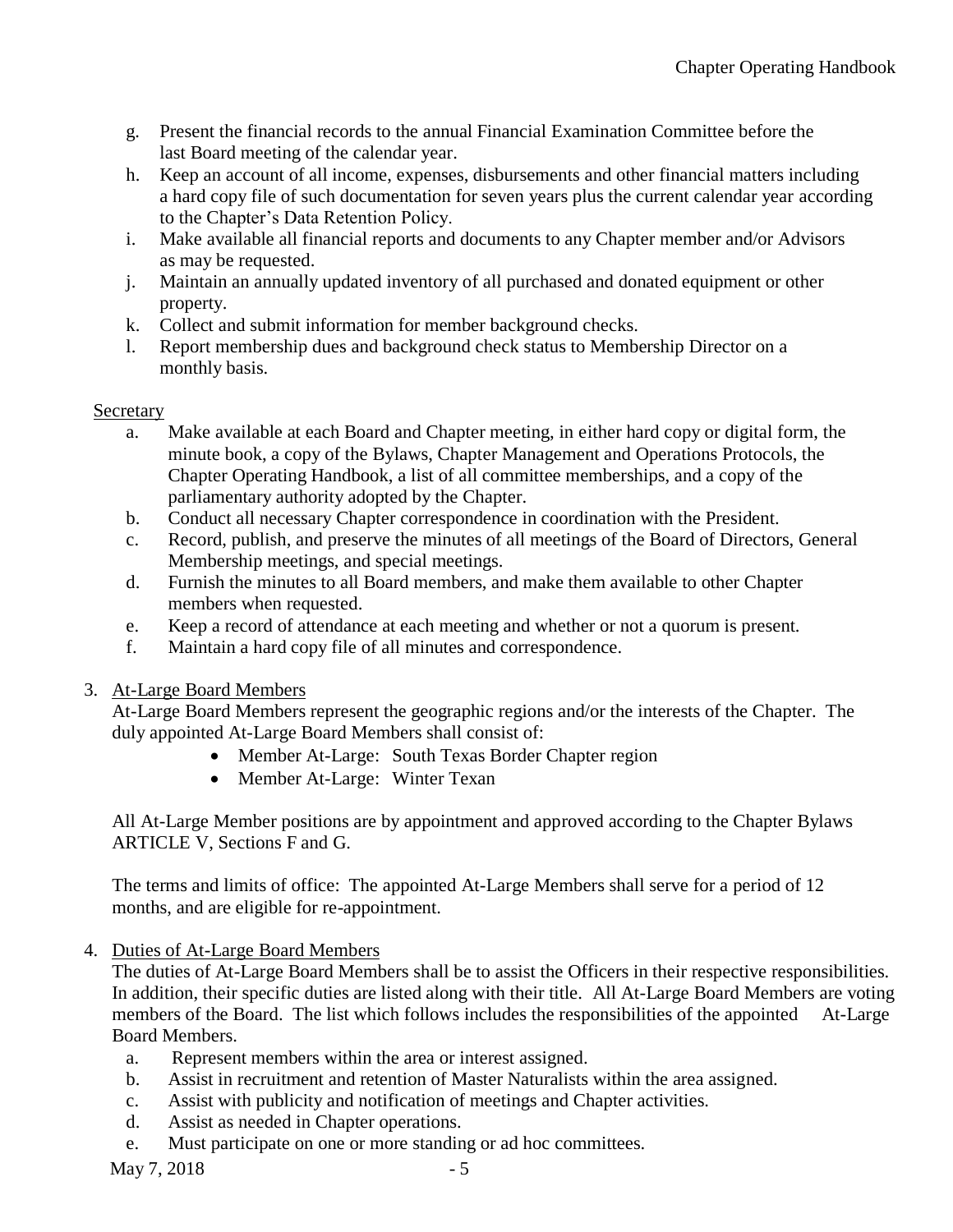# 5. Directors

The duly Appointed Directors shall consist of, but not be limited to, the following:

- Immediate Past President
- Membership Director
- New Class Director
- Communications Director
- Advanced Training Director
- Volunteer Service Projects Director
- New Class Representative
- State Chapter Representative
- Advisor(s) if available to the Chapter

All Director positions are by appointment and approved according to the Chapter Bylaws ARTICLE V, Sections F and G.

The terms and limits of office: All appointed Directors shall serve for a period of 12 months or a period of 24 months, and are eligible for re-appointment.

#### 6. Duties of Directors

The duties of Directors shall be to assist the Officers in their respective responsibilities. In addition, their specific duties are listed under their title in the local Chapter Operating Handbook as required for the operation of the Chapter. All Directors and Advisors are voting Members of the Board. The list which follows may be considered the critical appointments for a successful Chapter operation, but is not intended to encompass all requirements a Chapter may have. Neither does it state all responsibilities that may be required of a Director's position.

- **Immediate Past President** 
	- a. Provide continuity from prior Board of Directors with counsel for undocumented procedures and works to document those procedures.
	- b. Lead an annual review and update if necessary of the Chapter's Chapter Operating Handbook document.
	- c. Assist the President.
	- d. Assume the responsibility as the State Representative for the Chapter if that position is not otherwise filled.
	- e. Chair the Nominating Committee…Ref. Chapter Bylaws, Article V, Section E, Paragraph 2, Item a.
	- f. In the absence of an Immediate Past President, the President will reassign above responsibilities as needed.
- Membership Director
	- a. Maintain a roster of all Chapter Members with pertinent contact information and membership status for individual members.
	- b. Oversee Chapter position of Data Manager.
	- c. Monthly maintain and publish names of Members achieving certification and milestone awards.
	- d. Present awards frequently at Chapter meetings.
	- e. Organize, publicize and manage New Class Application process.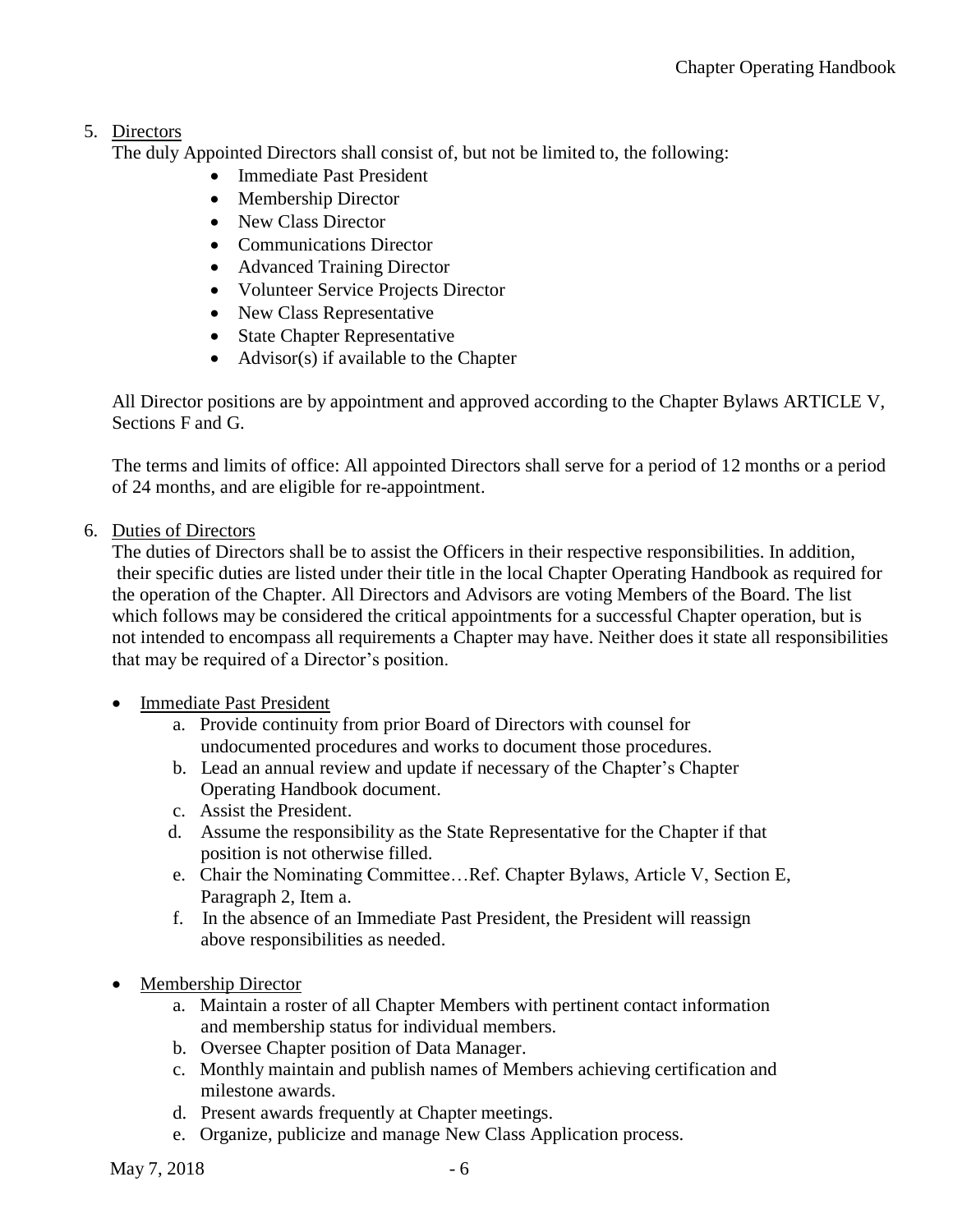- f. Manage the Chapter's Mentor Program (Ref. State Chapter Management and Operations Protocols, Appendix II, Mentor Program).
- g. Manage the Chapter's use of the TMN Volunteer Management System (VMS), (Ref. State Chapter Management and Operations Protocols, Article VI, Volunteer Service Requirements) for reporting volunteer service hours and Advanced Training.
- h. Supervise the VMS Chapter Administrator(s)' reviewing and approving volunteer service hours and advanced training for accuracy, correct categorization and appropriateness.
- i. For Chapter Members not having access to the VMS, provide the Chapter Activity form for reporting Volunteer Project and Advanced Training hours by members.
- j. Ensure all Members or a Member-in-Training receives appropriate training in the use of the TMN VMS.
- k. Compile the State Annual Report with the support of the preceding year's President and Data Manager.
- New Class Director
	- a. Form the Training Committee.
	- b. Serve as Manager for the New Class, planning, curriculum development, calendar, instructors, venue, reception, etc., through graduation.
	- c. Recommend the class tuition to the Board of Directors.
	- d. Work with Membership and Communications Directors to develop the New Class recruiting brochure.
	- e. Work with the Membership Director to manage the Mentor Program and the new class application process.
	- f. Assist the Membership Director in ensuring new members/Members-in-Training receive appropriate training to use the TMN VMS.
	- g. Work with the Membership Director; manage the chapter's Mentor Program (Appendix A).
- Communications Director
	- a. Oversee a committee(s) or positions performing the functions of:
		- Publicity Manager
		- Newsletter Editor
		- Webmaster
		- Outreach
		- Historian/Archivist
	- b. Write publicity press releases for print and electronic media covering New Class Application, Chapter meetings and special events.
	- c. Arrange for printing and distribution of New Class Recruiting Brochure.
	- d. Finalize and maintain a Chapter Data Retention Policy approved by the Board.
	- e. Oversee social media content and formats used by the Chapter Members. Social media should follow TMN Marketing & ID Guidelines as well as TPWD and Texas A&M AgriLife Extension Service policies.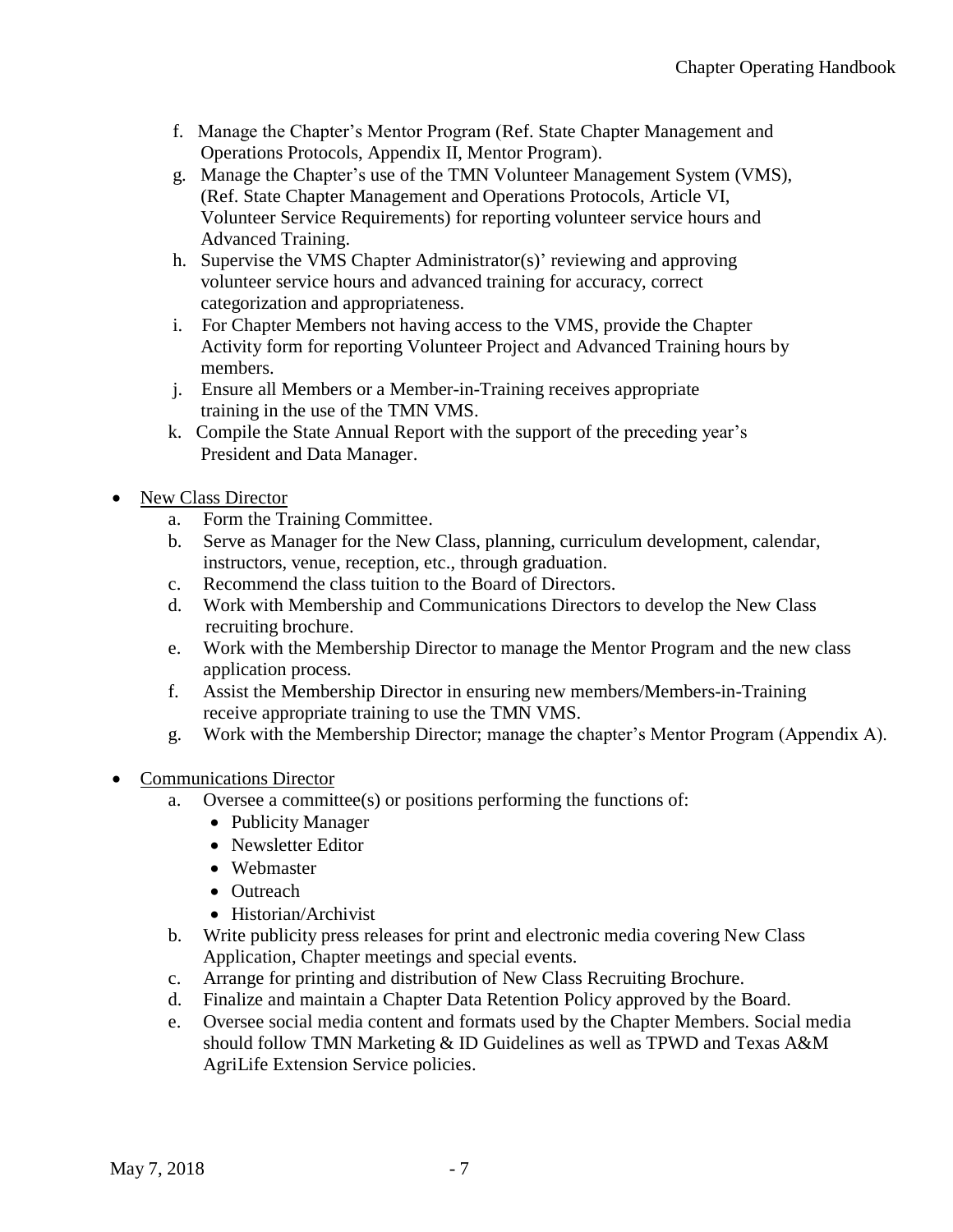- Advanced Training Director
	- a. Develop a form for Members to request that a program be considered for an Advanced Training Code.
	- b. Review and recommend for approval or disapproval all Advanced Training requests and events.
	- c. Assign Advanced Training Codes and Advanced Training Titles to qualifying events and notify Chapter membership of approved Advanced Training opportunities.
	- d. Set up and manage Advanced Training opportunities in the Chapter's TMN VMS.
	- e. Use State Chapter Management and Operations Protocols, Article VI. Advanced Training Requirements, including VMS, to review and approve Advanced Training Codes, as well as using the STBCTMN Chapter Operating Handbook, Appendix E.
- Volunteer Service Projects Director
	- a. Develop a form for Members to request a Volunteer Service Project Code.
	- b. Review and recommend for approval or disapproval all Chapter volunteer service project opportunity requests using the State Chapter Management and Operations Protocols, Article VII Volunteer Service Requirements as a guide to review and approve.
	- c. Use State Chapter Management and Operations Protocols, Article VI, Volunteer Service Requirements, including VMS, to review and approve Volunteer Service Project Codes.
	- d. Ensures that a complete description of those Project activities for which volunteer service hours may be accumulated. Ensures detailed descriptions are promptly posted in Chapter VMS Opportunities.
	- e. Assign Volunteer Service Project Codes to qualifying projects and publicize to Chapter Members.
- New Class Representative
	- a. Represent the New Class as a member on the Board attending all Board meetings.
	- b. Participate as a member of the New Class Committee.
	- c. Participate as a member of the annual Financial Examination Committee.
	- d. Attend selected New Class training sessions to provide the new class insight into the New Class Representative Board position.
- Chapter State Representative
	- a. Work as a Chapter liaison with the State Program Coordinator.
	- b. Represent the Chapter in State level matters of the Texas Master Naturalist Program.
	- c. Review draft State Documents as requested.
	- d. Help with coordination of activities at the Annual State Conference.
	- e. Help in finding presenters for the Annual Conference.
	- f. Enhance the communication between the State and the Chapters.
	- g. Help guide and educate the Member Chapter's new Officers and Directors through use of the state governing documents.
	- h. Participate in conference calls as requested.
	- i. Attend the Annual State Conference if possible.
	- j. Attend the semi-annual State Volunteer Representatives Council meetings.
- Advisor $(s)$

Reference TMN State Chapter Management and Operations Protocols, Appendix I, Advisor Guidelines and Article V, Section B, State Bylaws.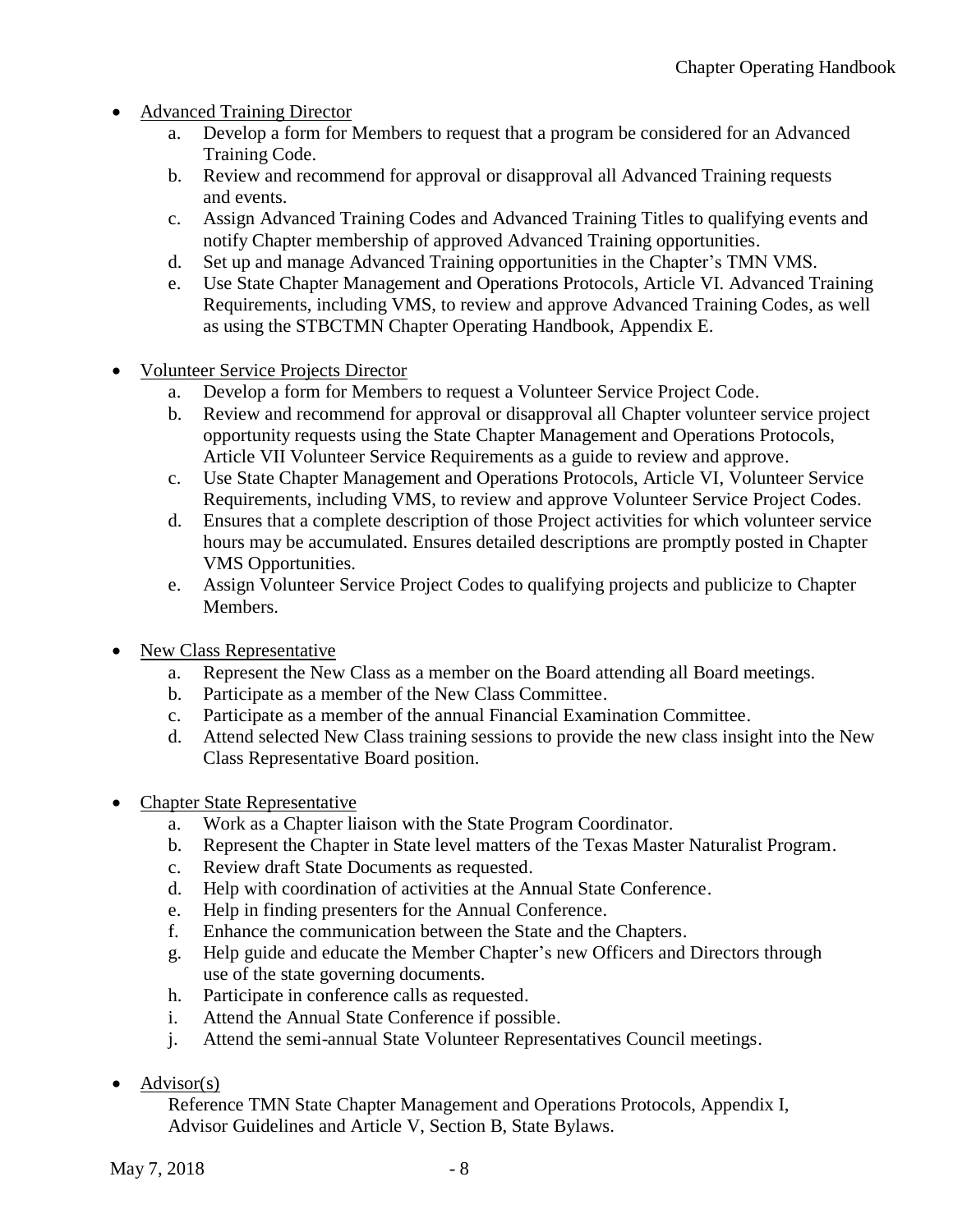The Chapter-Advisor relationship is not a one-way street, in that the Chapter and its leaders also have responsibilities. These responsibilities include an appropriate level of communication, providing opportunities for Advisor interaction and a commitment to the success of the organization as a whole.

## **B. RESPONSIBILITIES OF THE BOARD**

The Board is responsible for the success of the Chapter and has the authority to conduct the business of the Chapter as defined in the Chapter Bylaws (Ref: Article VI, Section A. Paragraphs 2-3), approved by the membership. All business before the Board requires approval of either a majority vote of Board Members in attendance at a Board meeting where a quorum is present, or a majority vote of all Board members using Remote Communications Technology.

All official Board communications, *i.e*., voting, etc., via electronic media, shall be recorded and contained in the Chapter Secretary's records.

- 1. Committee Oversight. All committees and their activities are subject to review and approval by the Board.
- 2. Expenditure Limits. The Board will honor expenditure limits as set forth in the local Chapter Operating Handbook.
- 3. Chapter Business. The Board shall conduct the business functions of the Chapter as may be stated in the Chapter Bylaws, Chapter Management and Operations Protocols and the local Chapter Operating Handbook.
- 4. Voting by Remote Communications Technology. A meeting of the Board or the Nominating Committee may be held by means of a remote electronic communications system, including videoconferencing technology, email, or the Internet, only if:
	- a. three business days' notice is given to each person entitled to participate in the meeting and includes relevant information to be discussed; and
	- b. the system provides access to the meeting in a manner or using a method by which each person participating in the meeting can communicate with each other; and
	- c. motions are made and votes are recorded in the written minutes of the meeting; and
	- d. documentation of each of the requirements of paragraphs a, b, and c above must be contained in the Secretary's minutes.
- 5. Establishment of Dues. The Board of Directors may, with approval of a majority of Members present at a duly called and convened general membership meeting, set and change the amount of an initiation fee, if any, and the annual dues, if any, payable to the Chapter. The Board of Directors must notify all voting Members 60 days prior to the general meeting that the subject of dues or their increase will be brought before the convened general membership for action. The Board of Directors, under special circumstances, may waive—in part or in whole-- individual membership fees on a case-by-case basis, if approved by a majority vote of the Board of Directors.
	- Dues Schedule. Dues shall be payable on or before the first day of January for each fiscal year. If dues are not paid by March 31 in each fiscal year, then all privileges afforded a 'Certified Member' are rescinded until dues are paid. A Texas Master Naturalist Member who is not current in the payment of dues, if required, by the end of the calendar year, will be considered "inactive" for purposes of the State Annual Report.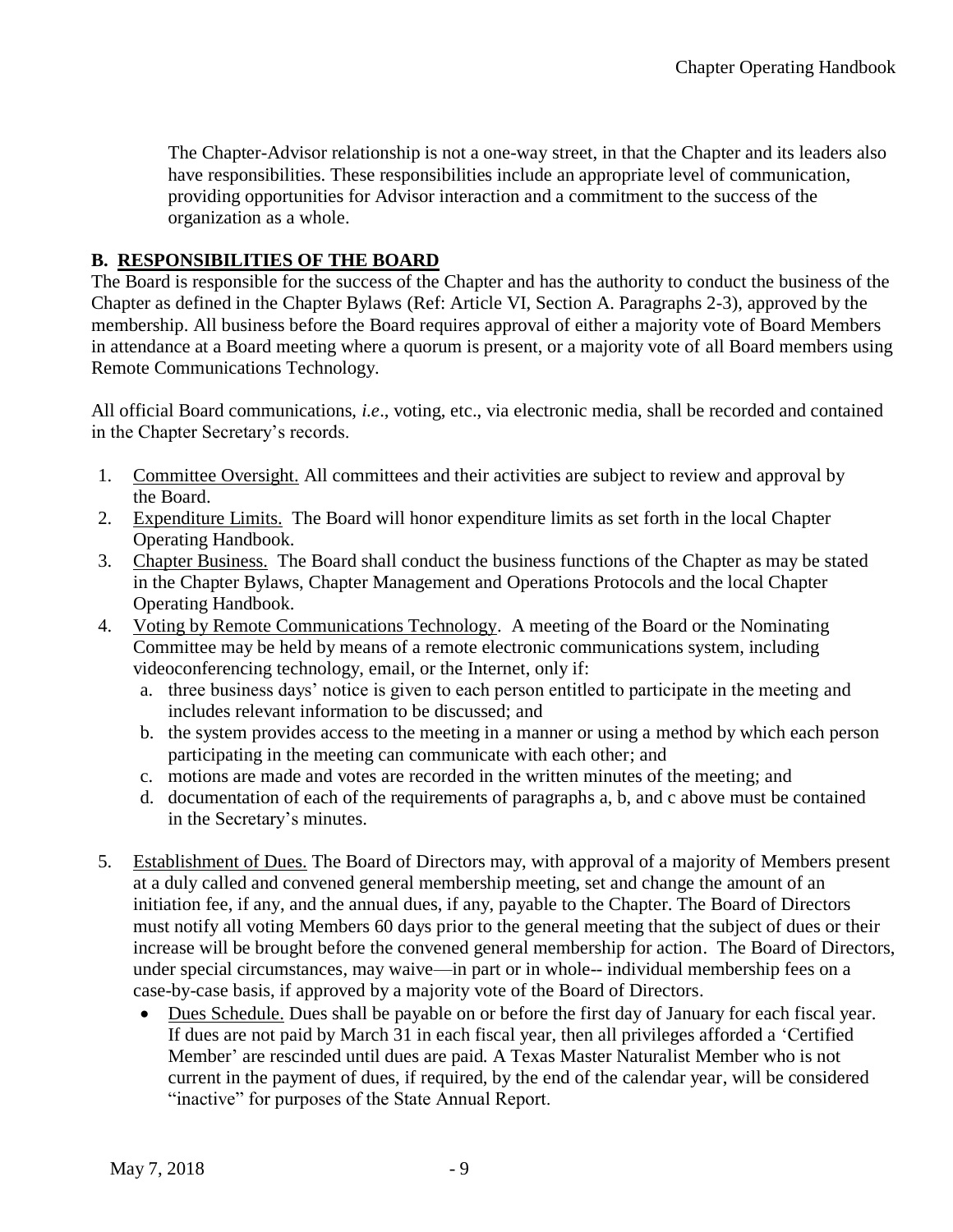# **C. COMMITTEES**

All committees serve subject to the oversight and approval of the Board. The President appoints the Chair of the Standing Committees. The Chair is responsible for seeing that the Committee fulfills the responsibilities and objectives for which it was formed.

- 1. Standing Committees
	- Executive Committee
	- Training Committee
	- Membership Committee
	- Volunteer Service Projects Committee
	- Advanced Training Committee
	- Program Committee
	- Newsletter Committee
	- Outreach Committee
	- Historian/Archivist Committee
	- Host Committee
	- Executive Committee
		- a. The Executive Committee shall be comprised of the elected Officers of the Chapter.
		- b. Authority: Reference Chapter Bylaws, Article VI, Section B. Paragraph 2. Authority.
	- Training Committee
		- a. Serves under the leadership of the New Class Director for the Chapter's training program.
		- b. Plans, implements and evaluates the Chapter training curriculum and develops training calendar.
		- c. Acquires the TMN State Curriculum for each new Member-in-Training and prepares additional class materials.
		- d. Select all presenters and make arrangements for their class/presentation including materials, handouts and audio-visual equipment needed for the class/presentation.
		- e. Arranges for speaker gifts, travel, lodging needs, confirmation, and thank you letters.
		- f. Arranges for publicity newspapers, flyers, brochures, and electronic media.
		- g. Arranges for training venue, and required facilities equipment for all class periods facilitates class field outings/trips.
		- h. Hosts initial New Class social and presentation reception.
		- i. Arranges for refreshment amenities during class periods.
	- Membership Committee

Serves under the leadership of the Membership Director, typically composed of the Data Manager(s).

- a. Manages and/or assists in managing the Chapter's records and reports within the TMN VMS.
- b. Maintains a roster of the Chapter Member's names, including a Members-in-Training, plus pertinent contact information within the TMN VMS.
- c. Maintains a record of volunteer and advanced training hours within the TMN VMS.
- d. Supports Membership Director with compilation of the State Annual Report.
- e. Supports the Membership Director in ensuring that VMS time reported is accurate and fitting of the activity description and criteria.
- f. Frequently reports the names of Members who have achieved Certification, Re-certification, and Milestone awards so that the Members can quickly be recognized.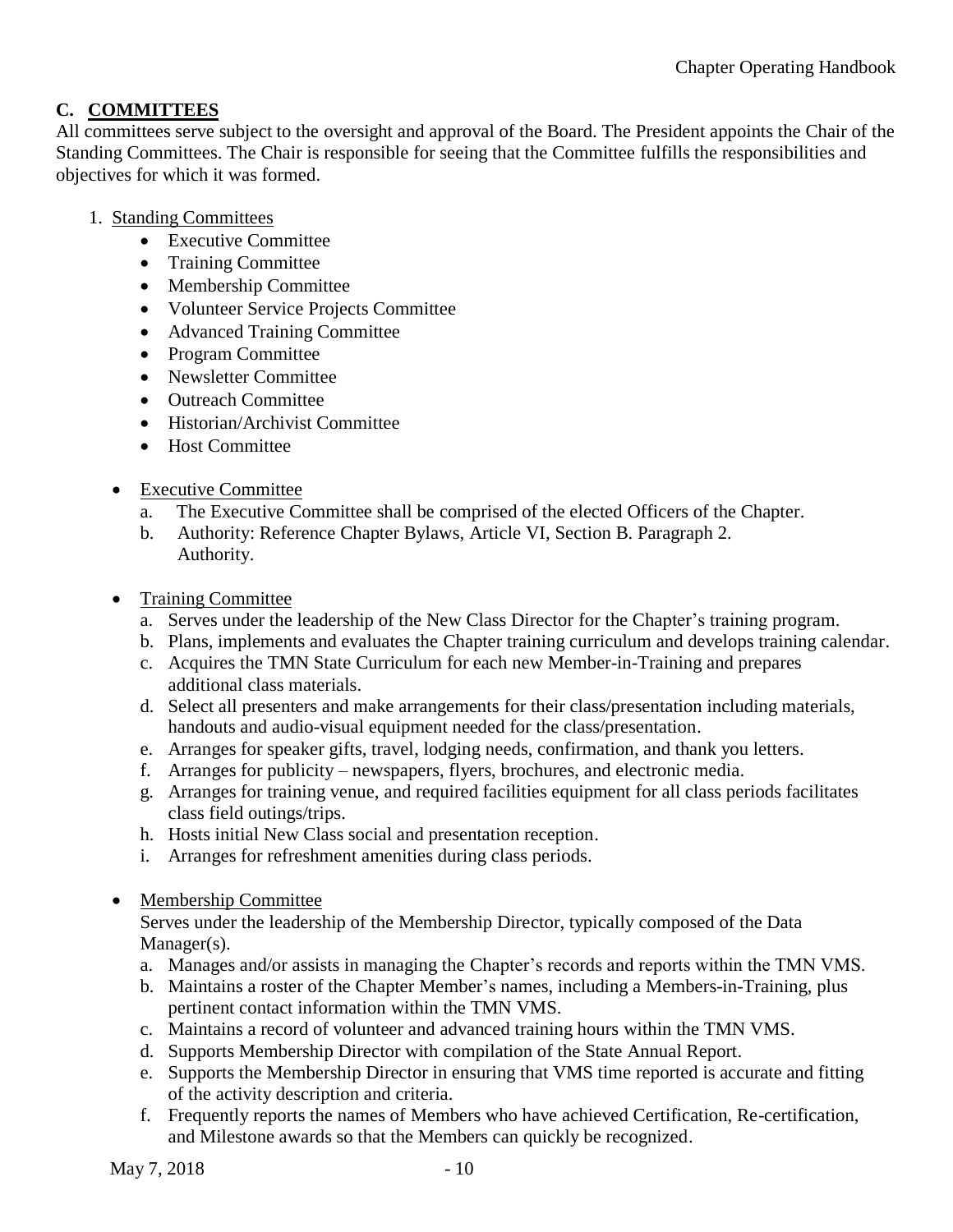- Volunteer Service Projects Committee
	- a. Supports the Volunteer Service Projects Director in reviewing, organizing, assigning codes and notifying Chapter Members of approved Volunteer Service opportunities and projects.
	- b. Assists in drafting a complete description of those Project activities for which volunteer service hours may be accumulated and assures such detail descriptions are promptly posted in the Chapter VMS Opportunities.
	- c. Assists in managing project opportunities with the Chapter's TMN VMS.
- Advanced Training Committee
	- a. Supports Advanced Training Director in reviewing, organizing, assigning codes and notifying Chapter Members of approved Advanced Training opportunities.
	- b. Assists in managing the Chapter's Advanced Training Opportunities within the TMN VMS.
- Program Committee
	- a. Serves in support of the duties and responsibilities of the Second Vice-President.
- Newsletter Committee
	- a. Collects, produces, and distributes Chapter and state TMN news in the Chapter's Newsletter.
	- b. Solicits and accepts contributions from Officers, Directors and Members for the Newsletter.
	- c. Assists the Chapter Communications Director, as necessary.
- Outreach Committee
	- a. Coordinates the Chapter outreach activities under the direction of the Communications Director/Membership Director.
	- b. Ensures that outreach booths are staffed when planned.
	- c. Acquires and maintains a Chapter display board.
	- d. Coordinates activities with the Chapter Webmaster.
	- e. Assists the Training Committee in promoting the Chapter.
	- f. Assists the New Class Director and Membership Director as necessary.
- Historian/Archivist

Maintains the historical records of the Chapter under the direction of the Communications Director.

- a. Historical records include but are not limited to: training classes, projects, recognitions, events, elections, meetings, Chapter scrapbook and Chapter Newsletter archives.
- b. Assists the Chapter Secretary as necessary.
- Host Committee
	- a. Assists the New Class Director/Training Chairman with class social activities.
	- b. Coordinates General Membership meeting social activities with Second Vice- President.

# 1. AD HOC Committees

Ad Hoc committees are formed for a particular and specific short-term purpose.

• Annual Financial Examination Committee. Responsible for conducting the annual examination of the financial records of the Chapter. Members will include the Vice-President, New Class Representative, Secretary and Advisor(s) if applicable. The President appoints the Chair. The Treasurer provides the financial records for review. The results of the Financial Examination will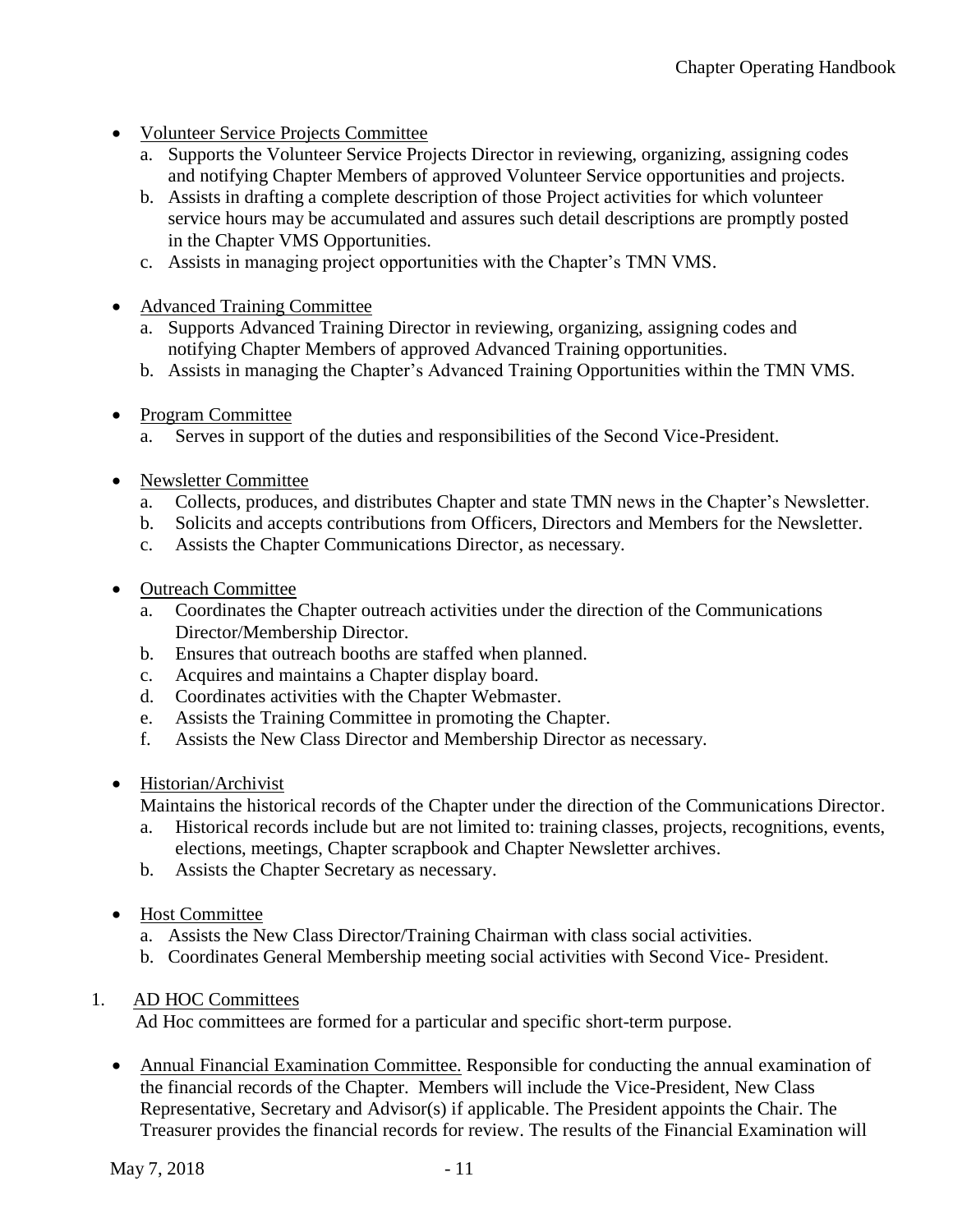be reported to the Board and recorded in the minutes of the following Board meeting with signed attestations from each member of the committee.

• Officer Nomination Committee. Proceed in accordance with Chapter Bylaws, Article V, Section E, Paragraph 2. Election Process.

The Past President will chair the Officer Nomination Committee formed by Chapter Members who are appointed by the Chapter President. The committee will present their slate of Officer candidates to the President, taking into account the following attributes.

The Officer Nomination Committee shall endeavor to select candidates from the Chapter membership who demonstrate appropriate skills for managing the office of President, Vice President, Secretary and Treasurer; and where possible, with an eye to increasing diversity. Diversity being not limited to sex, ethnicity, creed, or national origin, but including attributes such as age, sexual orientation, gender identity, formal education, background experience, and county of residence. Preference may be given to candidates whose total time in any Board capacity and total time of service in a single Board position is less than other candidates for the same position. Selection of candidates based on these additional diversity attributes would maintain experience and continuity for the Board while recruiting new Members to serve. Officer candidates must be Certified Members of the Chapter, except for Chapters in their first year of operation.

The Officer Nomination Committee must review the required skills, duties and responsibilities of each Officer position with the proposed candidate to assess the candidate's understanding and willingness to perform the functions of the office prior to nominating the candidate for any position.

The President must publish the slate of candidates to the Chapter membership in writing, 15 days prior to the last general membership meeting before the end of the calendar year.

The Officer Nomination Committee will present a slate of candidates and conduct the election process at the last general membership meeting of the calendar year.

This committee will also serve when an Officer or Board vacancy occurs which requires candidates. The committee may serve at the request of the incoming President upon election to present a slate of Director Candidates.

The TMN State Program Coordinator may provide oversight to a Chapter's nomination process.

• Director Nomination Committee. Proceed in accordance with Chapter Bylaws, Article V, Section F. Paragraph 3. Appointment Process for Board Members other than New Class Director. The Director Nomination Committee may be created at the discretion of the incoming President.

The incoming President will chair the Director Nomination Committee formed by Chapter Members who are appointed by the incoming Chapter President. The committee will present their slate of Director candidates to the incoming President, taking into account the following attributes:

The Director Nomination Committee shall endeavor to select candidates from the Chapter membership who demonstrate appropriate skills and where possible, with an eye to increasing diversity. Diversity being not limited to sex, ethnicity, creed, or national origin, but including attributes such as age, sexual orientation, gender identity, formal education, background experience,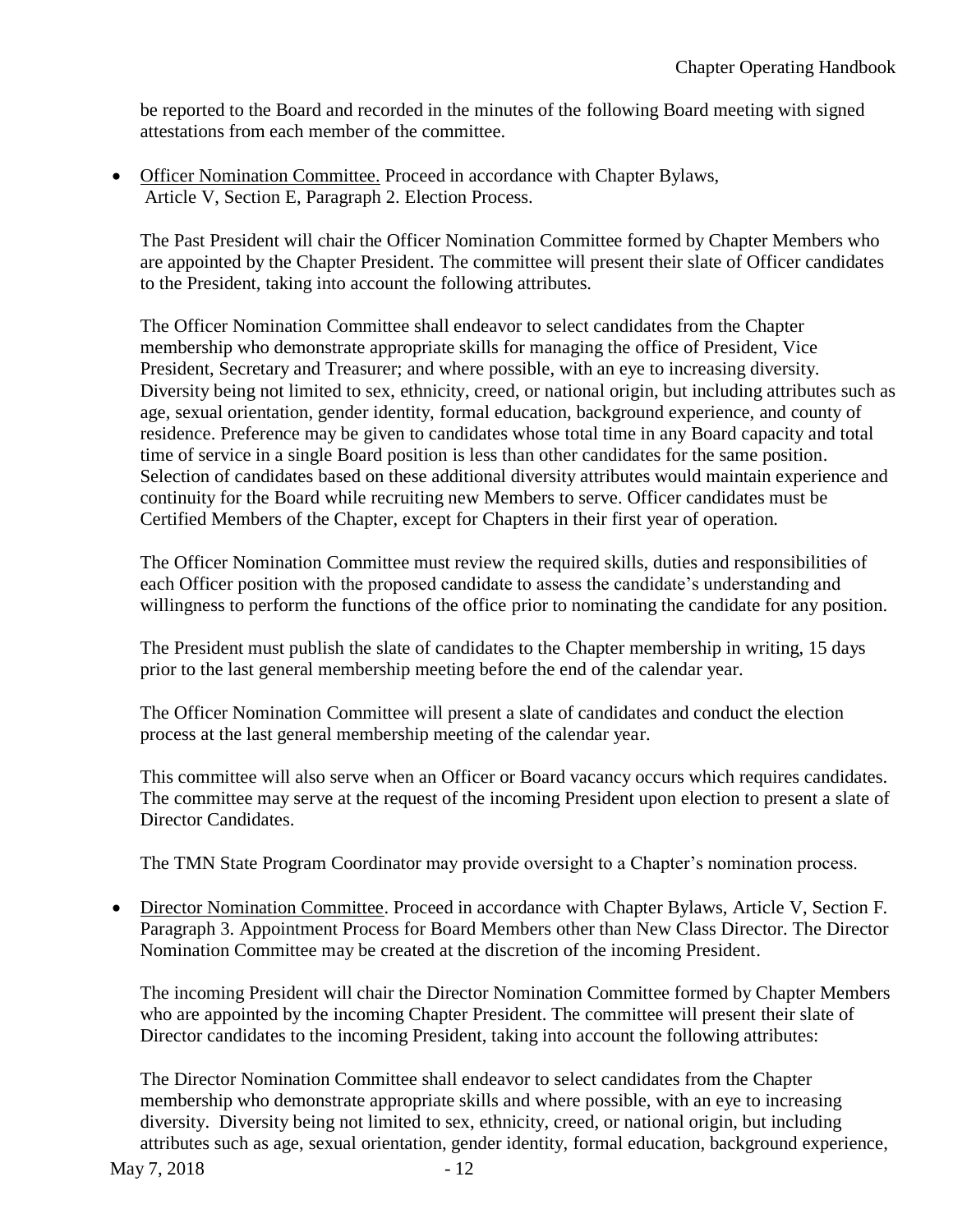and county of residence. Preference may be given to candidates whose total time in any Board capacity and total time of service in a single Board position is less than other candidates for the same position. Selection of candidates based on these additional diversity attributes would maintain experience and continuity for the Board while recruiting new Members to serve.

The Director Nomination Committee must review the required skills, duties and responsibilities of each Director position with the proposed candidate to assess the candidate's understanding and willingness to perform the functions of the position prior to nominating the candidate.

The incoming President will present a slate of Director candidates to the newly elected Officers, Past President and Advisor(s) for confirmation by a majority vote of this Executive Committee prior to the end of the calendar year in which they are elected.

The TMN State Program Coordinator may provide oversight to a Chapter's nomination process.

• Other Ad Hoc Committees. May be formed by the Board as needed to address specific tasks or purposes.

# **II: MEMBERSHIP**

Membership in a Chapter is open to qualifying individuals regardless of race, age (must be 18 years of age or older), sex, sexual orientation, gender identity, religion, disability or national origin. All persons who are Chapter Members or persons applying for TMN membership must submit to, and pass the required Criminal Background Check.

Member Categories (Reference Chapter Bylaws, Article IV, Membership)

- Texas Master Naturalist-in-Training
- Texas Master Naturalist Pledge
- Certified Texas Master Naturalist
- Texas Master Naturalist Member
- Honorary Texas Master Naturalist
- 1. Where Chapters have established dues, by a majority vote of Chapter Members, a qualifying Member must be current in the payment of those dues as defined by the local Chapter Operating Handbook.
- 2. Members may readily transfer between Chapters within the State of Texas, but must meet all requirements of membership for the Chapter into which they are transferring.
- 3. Members who may have been 'inactive' for some reason, may petition a local Chapter for reinstatement, providing all Chapter membership requirements are met.

# **III: ADOPTION AND AMENDMENT OF THE CHAPTER OPERATING HANDBOOK**

- 1. Adoption.
	- a. Initial adoption and ratification of the COH and Appendices will be by a majority vote of those present at the next scheduled general membership meeting following written distribution of the

May 7, 2018 - 13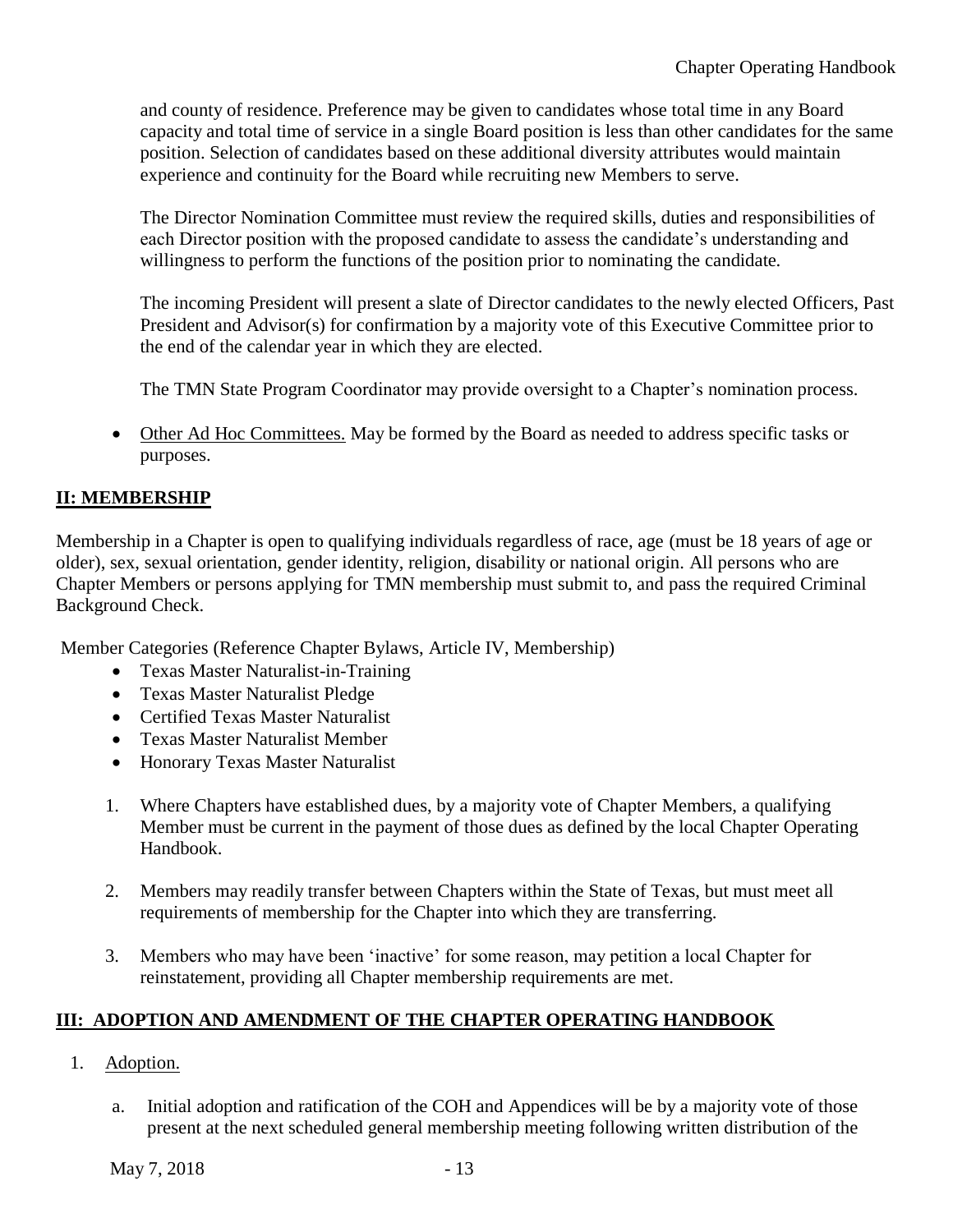proposed COH to the general membership ten (10) days before the meeting, with notice that the ratification vote will be held at the next general membership meeting.

b. Written distribution may be via conventional mail, email or other equivalent means.

## 2. Amendment.

- a. Changes and amendments may be proposed by the Board of Directors at a regular Board meeting with a two-thirds vote of the Board Members in attendance. The general membership must be notified in written form of the proposed changes or amendments ten (10) days before the next Board meeting and be given an opportunity at that Board meeting to voice any concerns about the changes or amendments.
- b. The general membership must then be notified in written form of the final proposed changes or amendments ten (10) days before the next general membership meeting at which time a membership vote will be held.
- c. Written form may be via conventional mail, email or other equivalent means.
- 3. State Office Notification

Once a Chapter has adopted a revised and/or amended Chapter Operating Handbook, an electronic copy must be sent to the TMN State Coordinator within 30 days.

# **IV: APPENDICES**

A**.** Mentor Program

The New Class Director and the Advanced Training Director should begin to solicit and vet Mentor candidates for new Member-in-Training applicants when the application process is opened for Members-in-Training. Following Board approval of New Class applicants, the New Class Director will convene a meeting of Mentors as soon as possible to conduct the following business:

- Distribute the Class Curriculum, New Class Manuals, and other materials, including a copy of the Mentor Guidelines for Mentors.
- Review Mentor Guidelines (Ref. Mentor Guidelines below), stressing timing of material delivery to the applicant, New Class Reception/Orientation date and location (if applicable), Mentor and Member-in-Training responsibilities and their review of Chapter governance documents, and where those documents can be found.
- Stress that a mentor's responsibility to his/her Member-in-Training never expires.
- Ensure that Mentors are familiar with Chapter governance documents to enable them to answer all questions thoroughly, particularly regarding when the new Members-in-Training may begin reporting Advanced Training and Volunteer Service hours.
- Ensure that Mentors are familiar with the Chapter's Volunteer Management System to assist Members-in-Training in reporting their hours associated with all chapter-related activity.

## **Mentor Guidelines**

The Training Director and the Membership Director will schedule and conduct a meeting of Mentors. (Alternatively, the Training Director may ask experienced Mentors to lead the meeting.) At the discretion of the Training Director, each Mentor may receive for distribution to new Members-in-Training: the Class Curriculum, New Class Manuals, and other appropriate materials, or the Training Director may retain the materials for distribution at the Members-in-Training Orientation meeting.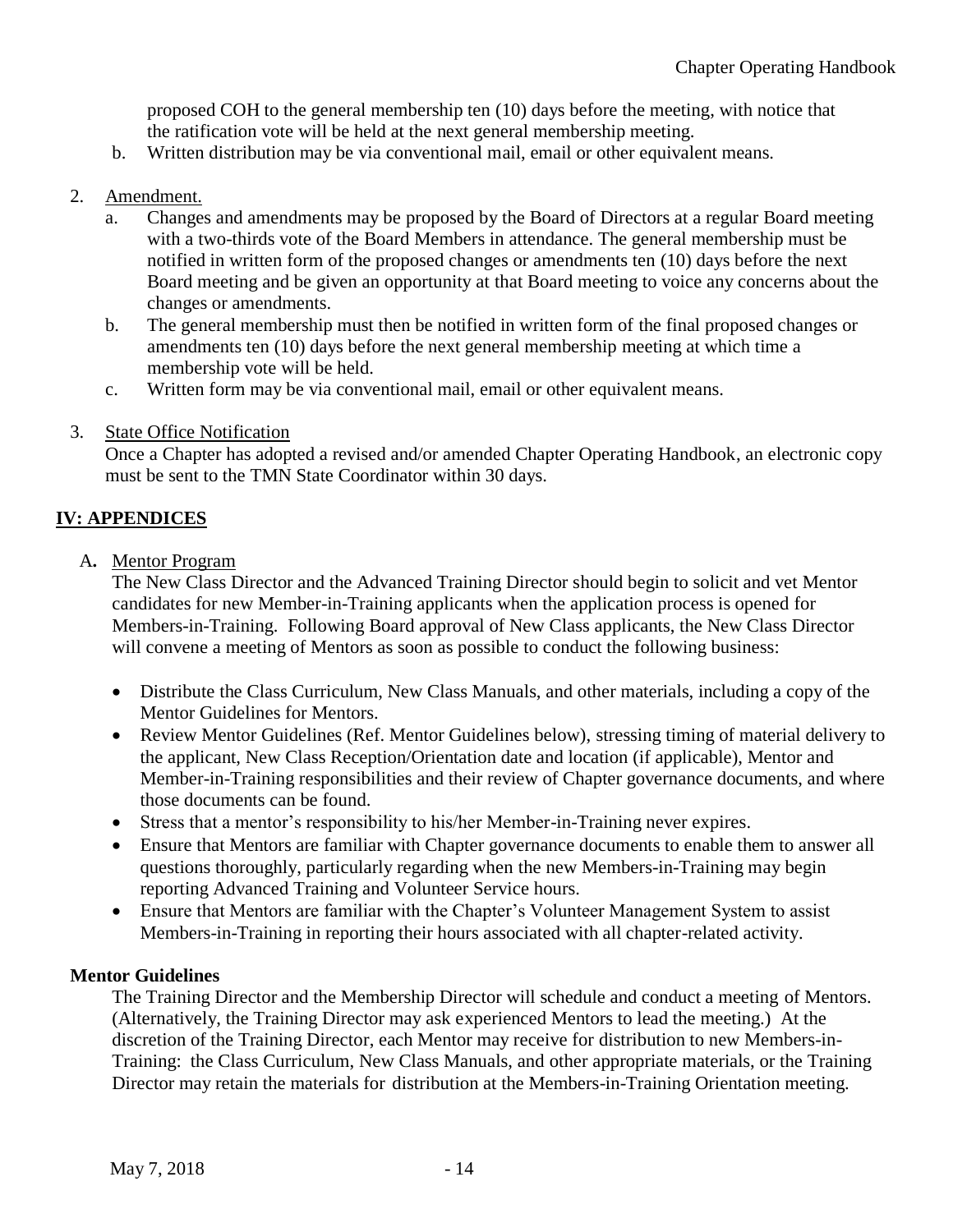These Mentor Guidelines have been established to help provide a positive mentoring experience, and the Training Director must distribute and review them with each Mentor. In addition, the Training Director will assign each Mentor one or more new Member-in-Training, generally within the Mentor's geographical area, and will provide each Mentor a copy of the Application of each of her/his assigned Member-in-Training for biographical information.

Mentors should:

- 1. Contact their assigned Member-in-Training by phone and, if instructed by the Training Director, set up a physical meeting in order to deliver their class materials. In the latter case, Mentors should try to have all materials in the hands of the Member-in-Training prior to the New Class Reception/Orientation date.
- 2. Provide the Curriculum and Class Manual, stressing reading assignments prior to each class (if applicable).
- 3. Provide personal contact information and review the local Chapter list of contacts and where the information can be found.
- 4. Inform the Member-in-Training of other programs to attend, such as: Monthly Chapter meetings, other naturalist related organization programs, the Texas Master Naturalist State Meeting, or other relevant events in the area.
- 5. Talk to Members-in-Training about the Mentor's experience as a Texas Master Naturalist and volunteer projects with which she/he is involved.
- 6. Provide a Membership Directory and New Class Roster, (*e.g.* for any Member-in-Training interested in carpooling).
- 7. Provide information on how to make up a missed class or field trip (Ref. Chapter Operating Handbook and the Chapter Management Operations and Protocols).
- 8. Plan to attend one or more classes with his/her Member-in-Training, if possible, coordinating attendance permission with the New Class Director, as space may be limited.
- 9. Emphasize the commitment and requirement of Volunteering and Advanced Training, and how and when to report those hours.
- 10. Meet often throughout and following the Class schedule with their Member-in-Training on a mutually convenient basis to answer questions, to help solve problems, and to help ensure eventual certification of Member-in-Training.
- 11. Be aware of obstacles or reasons a Member-in-Training falls behind in class, drops out of the class, fails to eventually 'Certify', or fails to remain engaged in the organization, reporting such information to the Training Director, New Class Director, Membership Director, or Board, as appropriate.
- 12. Develop a lasting relationship with their assigned new Member(s) that continues following the training class and should continue to provide guidance and assistance as needed, focusing special attention on those new Members who have not completed their initial certification or otherwise have not become engaged in Chapter volunteer activities.
- B. TMN Code of Ethics and Standards of Conduct
	- 1. Each member, in striving to meet the mission, goals and objectives of the Texas Master Naturalist Program, pledges to abide by the following Code of Ethics:
		- a. Subscribe to the highest standard of integrity and conduct.
		- b. Promote and support the State-wide and local Texas Master Naturalist Program.
		- c. Respect the state sponsors of Texas Parks & Wildlife Department and Texas A&M AgriLife Extension Service, their roles and expectations.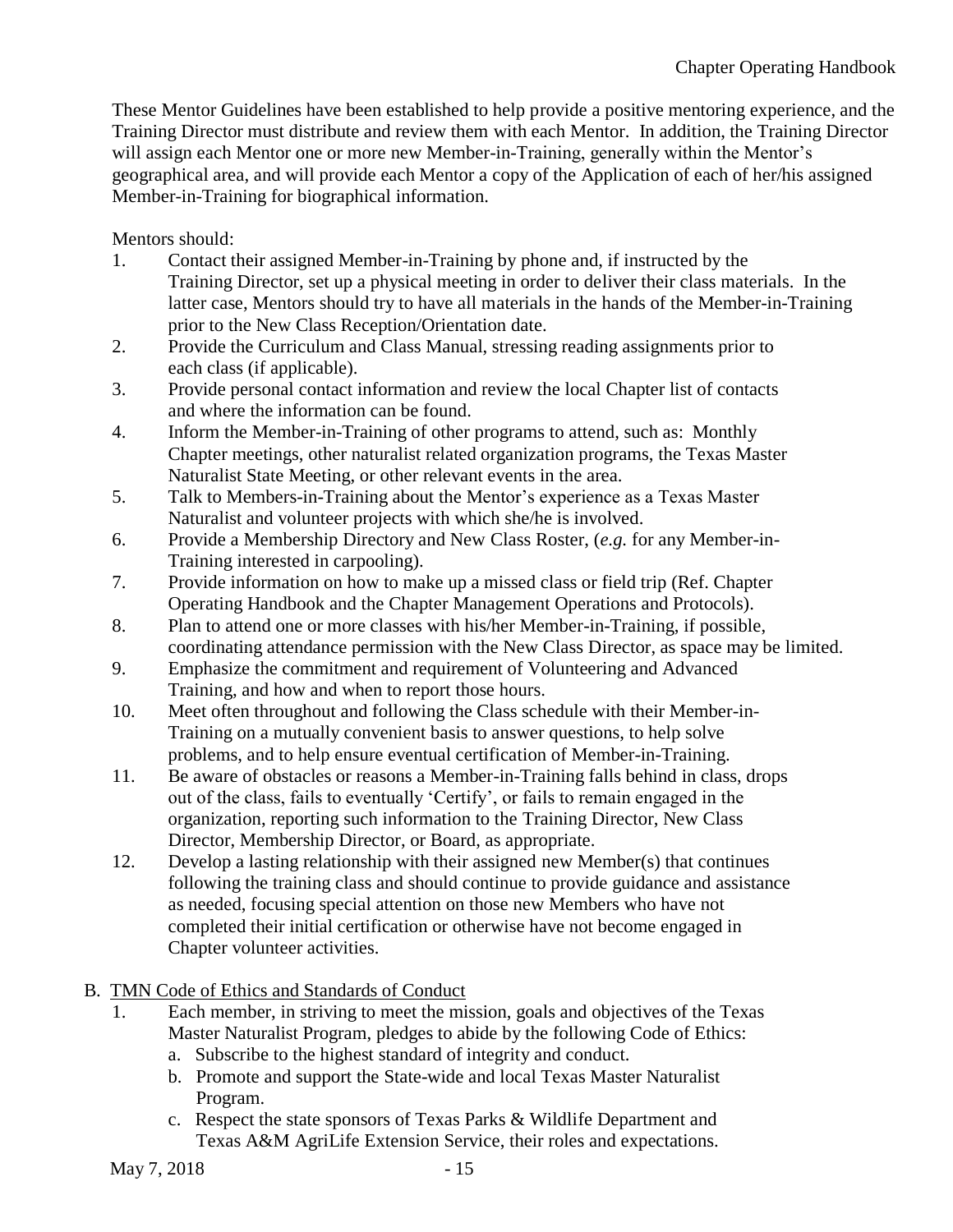- d. Disseminate information to promote understanding of and appreciation for the values of our natural resources.
- e. Strive to increase knowledge and skills to advance as a Texas Master Naturalist volunteer.
- f. Promote competence as a Texas Master Naturalist volunteer by supporting high standards of education, service and performance.
- g. Encourage the use of sound biological information in education and outreach and in management decisions.
- h. Support fair and uniform standards of service and treatment of those engaged in the Texas Master Naturalist Program.
- i. Know and follow established Texas Master Naturalist Program protocols and policies.
- j. Abide by the local Texas Master Naturalist Chapter Bylaws.
- k. Do not use the Texas Master Naturalist title, logos and trademarks for personal endeavors and/or profit.
- l. Act as trustworthy and ethical stewards of the environment.
- m. Never inappropriately disturb or harass wildlife or inappropriately remove anything from its natural state or area.
- 2. Texas Master Naturalist Program volunteers shall at all time abide by the following Standards of Conduct:
	- a. Uphold the Commitment made to the Program and the required volunteer and advanced training hours required by the Texas Master Naturalist Program and the Local Chapter.
	- b. Uphold the dignity and integrity of the Texas Master Naturalist Program, endeavoring to avoid even the suspicion of dishonesty, fraud, deceit, misrepresentation, or unprofessional demeanor.
	- c. Conduct themselves in a manner appropriate to the context and setting at all times (*e.g*. refrain from the use of inappropriate/foul language).
	- d. Be considerate and respect others' points of view.
	- e. Keep accurate records of volunteer service, training and research, and report these records to your local Chapter monthly (at a minimum).
	- f. Avoid performing service when such service is judged to be contrary to the Code of Ethics or detrimental to the wellbeing of the Texas Master Naturalist Program and its sponsors, Texas A&M AgrLife Extension Service, and/or the Texas Parks and Wildlife Department.
	- g. Provide maximum possible effort in the best interest of each client and/or volunteer project.
	- h. Be mindful of their responsibility to society and the Texas Master Naturalist Program.
	- i. Studiously avoid discrimination in any form, or the abuse of Texas Master Naturalist Program authority, Certification, or Membership for personal satisfaction. **Advocacy, lobbying or promoting political issues while performing as a TMN volunteer is strictly prohibited.**
	- j. Cooperate fully with professionals and other Master Naturalist volunteers in the best interest of our natural resources.
	- k. Refrain from advertising in a self-laudatory manner—beyond statements intended to inform prospective client or members of qualifications—or in a manner detrimental to the Texas Master Naturalist Program and its volunteers.
	- l. Avoid all use of alcohol and controlled substances while on duty as a Texas Master Naturalist volunteer. **Reporting for service while under the influence**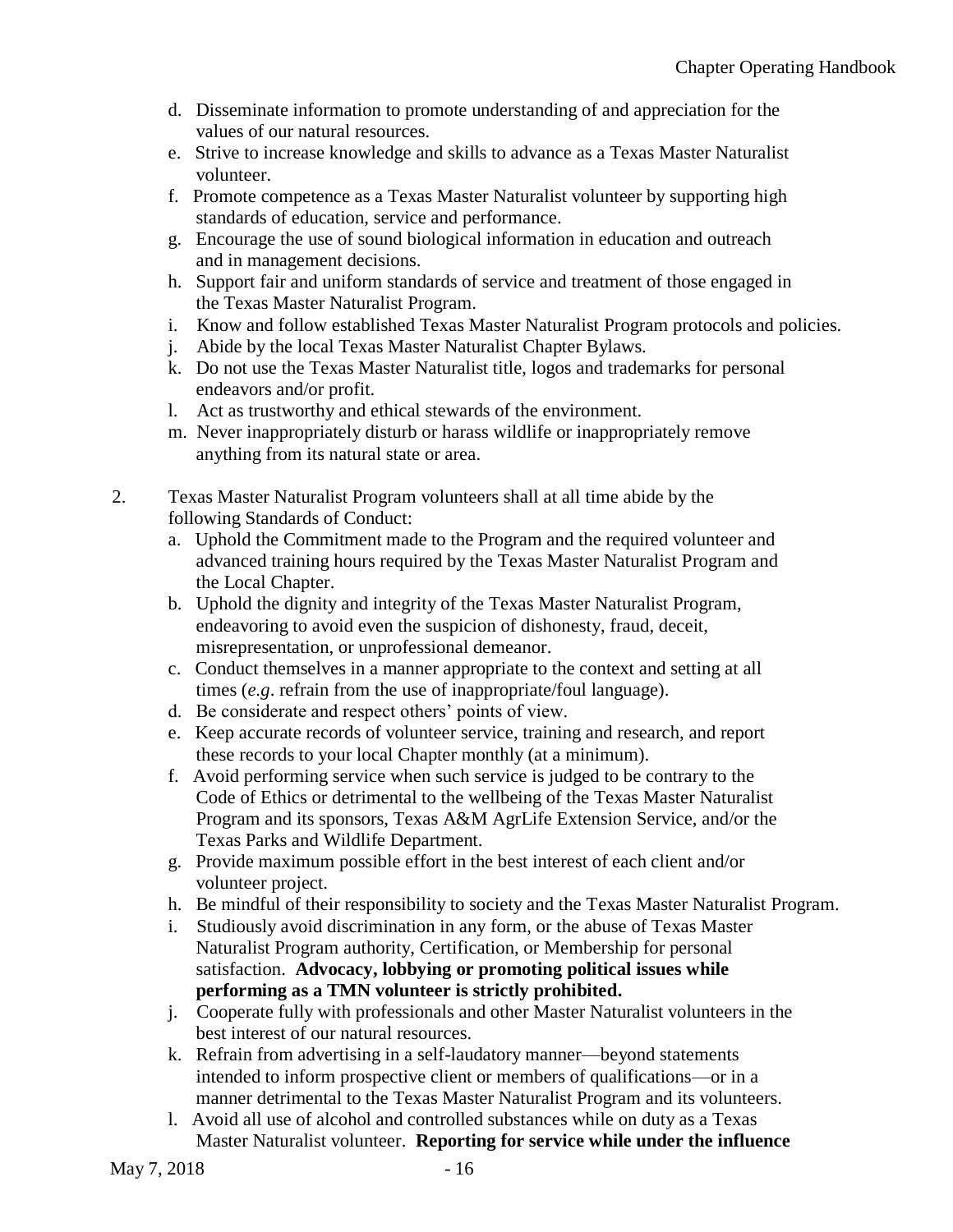## **of alcohol or a controlled substance will result in termination from volunteer service.**

m. Accept responsibility for decisions made and actions taken based on these decisions.

C. Guide to Membership

A copy of the "Guide to Membership" will be provided to every Member-in-Training at Orientation.

- 1. Obtaining Your Texas Master Naturalist Certification. Requirements for Certification as a Texas Master Naturalist (TMN):
	- a. Each Member-in-Training will submit an application, with all information completed and the current fee included, to the address on the form. Acceptance into the Chapter is contingent upon passing the background check.
	- b. Each new Member-in-Training must attend orientation in order to continue in the yearly training class. The training fee will be refunded only if the prospective Member-in-Training does not attend orientation. There will be a non-refundable fee of ` \$35.00.
	- c. Each Member-in-Training must complete a minimum of forty (40) hours of training consisting of thirty (30) hours of classroom training and ten (10) hours of field trip training drawn from the State-approved curriculum during designated times.
	- d. Each Member-in-Training is responsible for signing the attendance sheet at each classroom session upon arrival and upon departure. Each Member-in-Training must sign in at field trips. Members-in-Training are required to attend an entire class or field trip session in order to receive full credit (hours) for attendance. Make-up classes and field trips must be approved by the New Class Director and may differ in content from the original curriculum.
	- e. The Membership Director will keep a file for each Member-in-Training. This will include all attendance records, volunteer hours, and advanced training hours. At no time shall AT, training, and service hours ever be counted as anything else or converted to any other type of hours no matter how much time a volunteer has accumulated in each category. Travel time to and from volunteer opportunities may be counted in the total number of hours volunteered. Travel time to and from advanced training is not counted. Each Member-in-Training is responsible for reporting all volunteer and advanced training hours to the membership secretary on a weekly basis, using the online TMN VMS. Class hours and field trips will be reported by the New Class Director or designee.
	- f. Each Member-in-Training in the program is encouraged to attend all the monthly general meetings of the STBCTMN. One hour of advanced training may be reported if a speaker presents an educational program. General meetings are held to promote both learning and social contact with all STBCTMN members.
	- g. Upon completion of the required thirty (30) hours of classroom and ten (10) hours of field trip training, the Member-in-Training will be awarded a certificate of course completion and becomes a Texas Master Naturalist pledge, eligible to complete the requirements for TMN certification.
	- h. Each pledge must complete a minimum of forty (40) hours of approved volunteer service before TMN certification is granted. Volunteer service hours may be earned at any time after starting the classroom and field trip training. Refer to the website for the list of volunteer opportunities approved by the Board of Directors. Work for which compensation is received will not be approved as volunteer service hours.
	- i. Each pledge must complete a minimum of eight (8) hours of approved advanced training before TMN certification is granted. Refer to the website for the list of advanced training opportunities approved by the Board of Directors.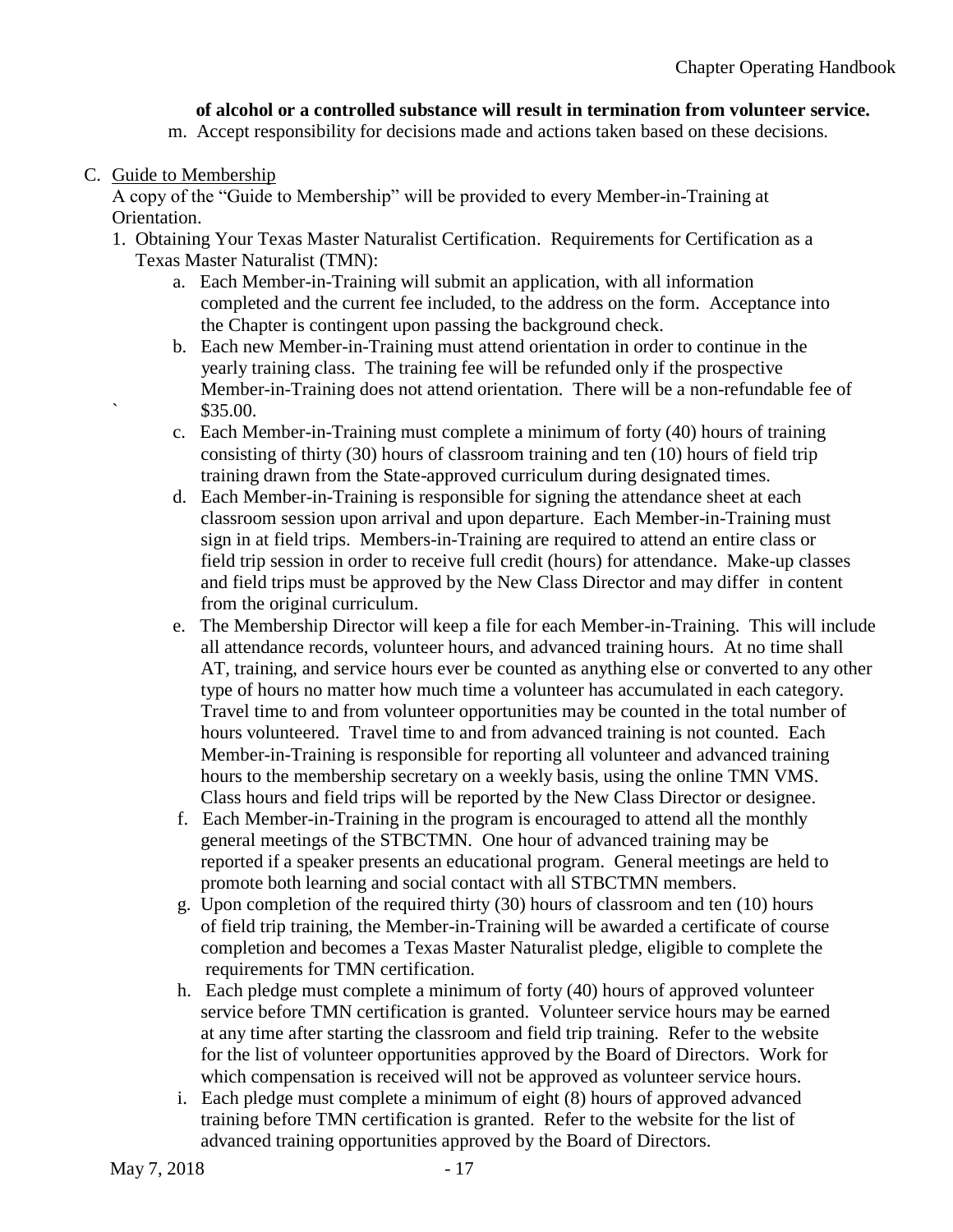Advanced training hours may be earned at any time after starting the basic classroom and field trip training.

- j. Upon completion of all certification requirements, the Member-in-Training will receive a TMN certificate, a Chapter logo pin, an initial certification pin (white dragonfly), and a TMN name tag. Because a Member-in-Training or pledge may earn Texas Master Naturalist certification within the calendar year following the start of the training period, these awards may be made at graduation or at any general meeting during the training year, which runs from the beginning of one training period through the end of the following training period.
- k. Texas Master Naturalists, in their first year of certification, are eligible for the current year's recertification pin if the following requirements are met:
	- i. The volunteer is in his/her first year of the program.
	- ii. The volunteer completes all of the minimum training, advanced training, and volunteer service requirements for the initial certification pin within that year, AND
	- iii. The volunteer completes an additional forty (40) hours of volunteer service and eight (8) hours of advanced training within that same year for the annual recertification pin.
- 2. Maintaining Certification through Volunteer Service and Advanced Training Hours. The purpose of maintaining Texas Master Naturalist Certification is to promote continued learning and development and to provide experienced Texas Master Naturalists with tools for more advanced volunteer efforts.
	- a. Each certified Texas Master Naturalist must pay dues to maintain active Texas Master Naturalist status. Dues are payable to STBCTMN during the month of January each year.
	- b. Dues are set by the Board of Directors each year.
	- c. Each certified Texas Master Naturalist must complete forty (40) hours of volunteer service and eight (8) hours of advanced training each calendar year to recertify. Travel time to and from volunteer opportunities may be counted in the total number of hours volunteered. Travel time to and from advanced training is not counted. Recertification pins will be awarded frequently at general meetings
	- d. All members will have a background check completed every two years by TPWD.
	- e. All members must have a signed liability form on file (form is included with the application). Effective in 2014, this form will be collected one time only and maintained in an electronic file in perpetuity.
- 3. Members-in-Training Questions.
	- a. Any Member-in-Training should address all questions first to her/his mentor.
	- b. Each Member-in-Training may consult with the Membership Director regarding class and field trip attendance, volunteer service and advanced training hours.
	- c. Any Member-in-Training may also consult with the Board of directors with any problems regarding the organization. Send questions to the President who will forward all questions to the Board of Directors. Resolution of all questions will be handled at a regular meeting of the Board of Directors.
	- d. Use of Texas Master Naturalist Logo. The Texas Master Naturalist or Master Naturalist (in Texas) is a registered trademark of the Texas Master Naturalist Program and its use is outlined in the State guidelines.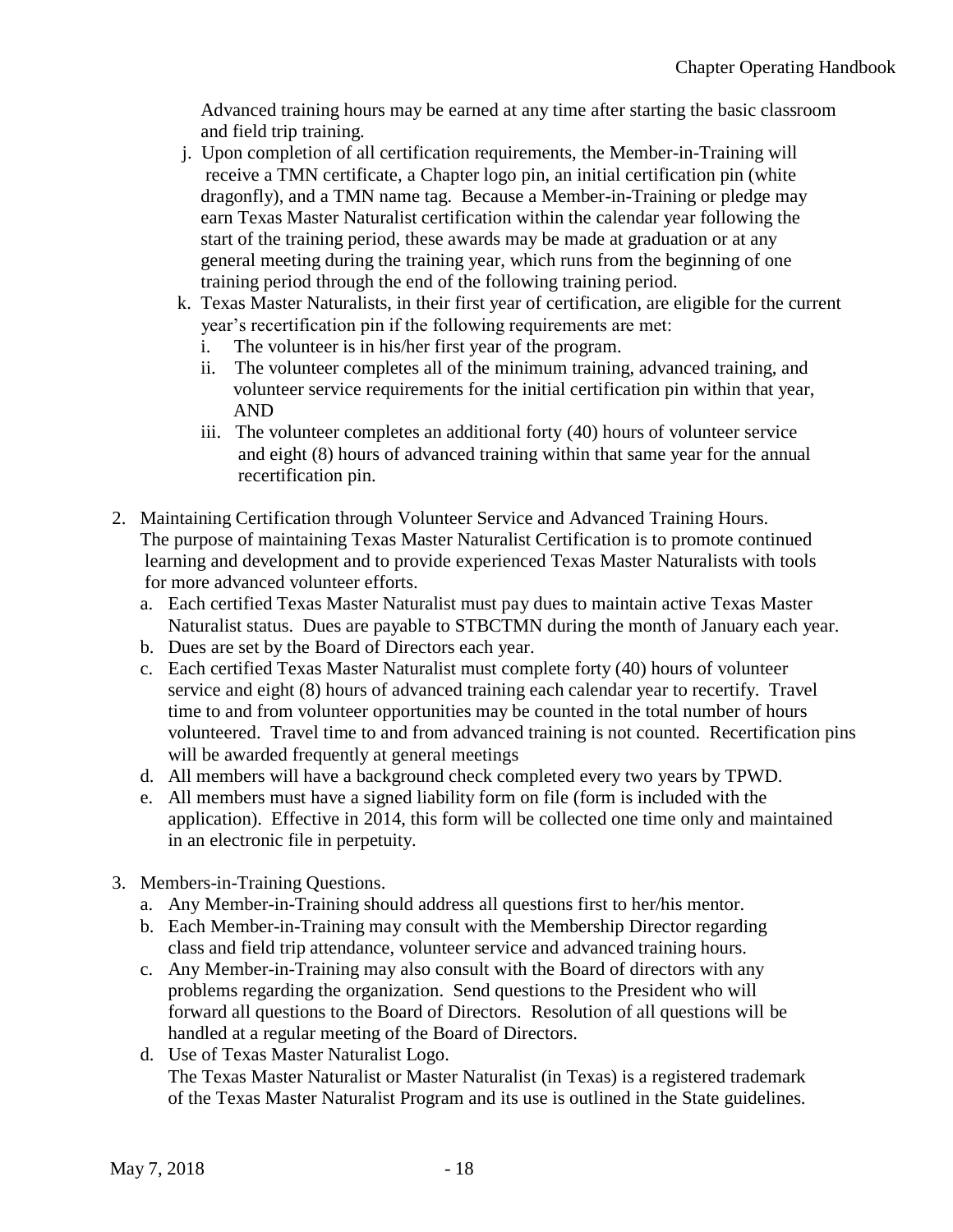4. Adoption and Amendment of the Membership Guidelines for Members-in-Training. Changes and amendments may be made by the Board of directors at a regular Board meeting with a two-third

 vote of all board members. The general membership must be notified in written form of the proposed changes or amendment ten days before the meeting and be given an opportunity at the board meeting to voice any concerts about the changes or amendments. Written form may be via conventional mail, by remote communications technology including email, or other equivalent means. An updated version reflecting changes will be posted to the Chapter website.

- D. Volunteer Service Project Requirements
	- 1. Volunteer service project opportunities can be presented by various entities ranging from the State Program Sponsors, the Chapter, local Chapter partners, an individual volunteer, nature centers, schools, city, county, state and federal agencies. A current training class may adopt a "class project" where the members of the class find/develop and mutually agree to volunteer for the project as a group and receive their required volunteer service hours at the same time.
	- 2. Volunteer projects may be a series of short-term projects, or they may involve the long-term efforts of a volunteer team. Texas Master Naturalist volunteer projects must meet the TMN Program Mission by being dedicated to the beneficial management of natural resources and natural areas within their local communities for the State of Texas and approved by the Chapter.
	- 3. The pre-approval of volunteer service projects and opportunities is important to:
		- a. Ensure that volunteers are covered by the available State Program accident and liability insurance.
		- b. Provide a list of service projects for volunteers of the Chapter.
		- c. Ensure that the mission and goals of the organization and the cooperating organizations are met.
	- 4. The Chapter's Volunteer Service Projects Director and/or the volunteer Service Committee will consider the following points in approving and issuing a code or title for a project opportunity:
		- a. Is the proposed service project representative of the goals, practices, and teachings of the Texas Master Naturalist Program?
		- b. How does the project address a pressing naturalist, natural resource management, Chapter, and/or cooperating organization need for meaningful service or resources?
		- c. What is the scope of the project in terms of when it would need to be conducted, where, estimated time needed to complete or maintain per month, how many volunteers would be needed, etc.?
		- d. Does the project fall within the Chapter's service area and ecological expertise?
		- e. How does the project allow the chapter to focus and/or create visibility, identity, and/or recruitment for the Chapter?
		- f. How can the project's impact on the community and our natural resources be measured?

# **Actual Volunteer Service Examples:**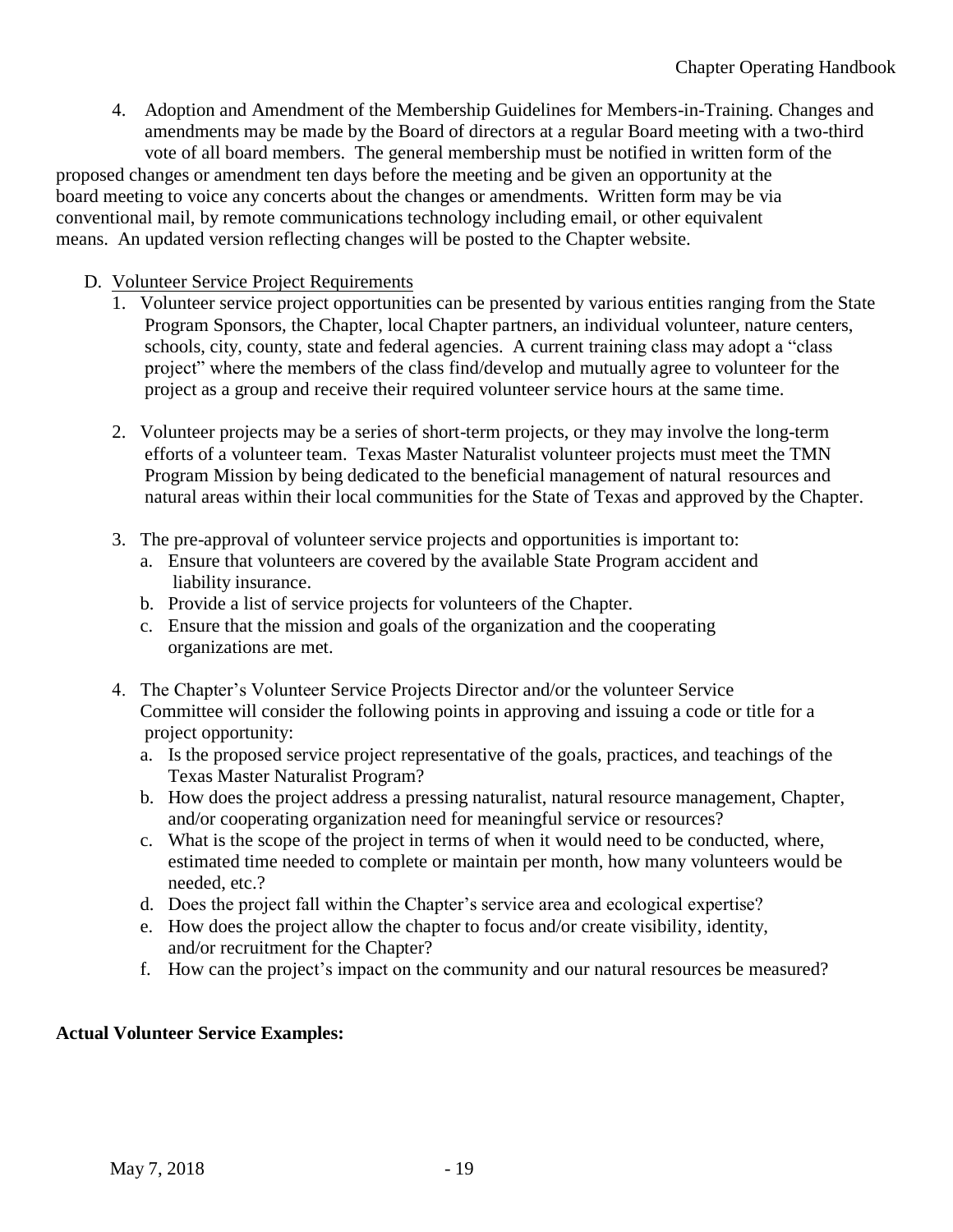| <b>Bad/Unacceptable</b>                                                                                                                                                                  | <b>Better</b>                                                                                                                                                                                                                                               | <b>Best</b>                                                                                                                                                                                                   |
|------------------------------------------------------------------------------------------------------------------------------------------------------------------------------------------|-------------------------------------------------------------------------------------------------------------------------------------------------------------------------------------------------------------------------------------------------------------|---------------------------------------------------------------------------------------------------------------------------------------------------------------------------------------------------------------|
| Being "on call" as a wildlife rescuer<br>for a non-partner organization                                                                                                                  | Performing wildlife transport service<br>under the direction of personnel<br>licensed for this purpose                                                                                                                                                      | Performing wildlife rescue service<br>under the direction of personnel<br>licensed for this purpose and in<br>cooperation with a partnering<br>rehabilitation and public education<br>non-profit organization |
| garden                                                                                                                                                                                   | Planting exotic plants or a vegetable Planting native plants or a Wildscape<br>at a local school                                                                                                                                                            | Leading 5th graders and staff in<br>implementing a native plant garden<br>or Wildscape at a local school                                                                                                      |
| Monarch monitoring in Colorado                                                                                                                                                           | Monarch monitoring in Texas                                                                                                                                                                                                                                 | Monarch monitoring within your<br>local Chapter's area                                                                                                                                                        |
| Cleaning the elephant cage at a zoo                                                                                                                                                      | Caring for the Kemp's Ridley Turtle<br>area at a local zoo that is in<br>partnership with the local Chapter                                                                                                                                                 | Leading interpretive programs about<br>Kemp's Ridley Turtles at a local zoo<br>that is in partnership with the local<br>Chapter                                                                               |
| Maintenance at a private native<br>plant nursery                                                                                                                                         | Maintenance of a demonstration<br>garden at a park/nature center or being install and maintain a Wildscape or<br>part of a native plant propagation<br>team for the city's botanical garden                                                                 | Holding a workshop on how to<br>other similar type of native habitat.                                                                                                                                         |
| Conducting wildlife management<br>activities on your own land                                                                                                                            | Conducting wildlife management<br>practices/activities on public land                                                                                                                                                                                       | Teaching/assisting landowners to<br>develop their own wildlife<br>management plans that the<br>landowner would carry out                                                                                      |
| A teacher receiving service credit<br>for natural resource education<br>activities he/she conducts in the<br>classroom                                                                   | A teacher receiving service credit for<br>natural resource education activities<br>he/she conducts as an unpaid after<br>school Environmental Club leader                                                                                                   | A teacher/volunteer who organizes<br>and conducts a natural resource<br>education workshop for other Master<br>Naturalists or the general public.                                                             |
| is employed by and works for a<br>local watershed protection program                                                                                                                     | Stream clean-up by a volunteer who Stream clean-up by volunteers who do Texas Master Naturalist Volunteers<br>not work for a local watershed<br>protection program                                                                                          | conducting stream or watershed<br>restoration practices or Master<br>Naturalist volunteers coordinating a<br>stream clean-up for the local<br>community to participate in                                     |
| Receiving service credit for time<br>spent as a Board member or<br>Committee member for an<br>organization whose mission is NOT<br>involved with natural resources or<br>the environment | Receiving service credit for time spent Receiving service credit for the time<br>serving as a Board or Committee<br>member for a non-profit organization<br>devoted to education, conservation<br>and management of natural resources<br>or the environment | spent serving as a Board or<br>Committee member at any level<br>within the TMN program                                                                                                                        |
|                                                                                                                                                                                          | Conducting endangered species<br>surveys; developing nature trails or<br>habitat brush piles at a local<br>park/nature center which is in a<br>partnership with your local Chapter                                                                          | Maintaining a nature<br>classroom/training area for that same<br>partner who also allows the Chapter<br>to keep an office and/or hold Chapter<br>meetings in this same space                                  |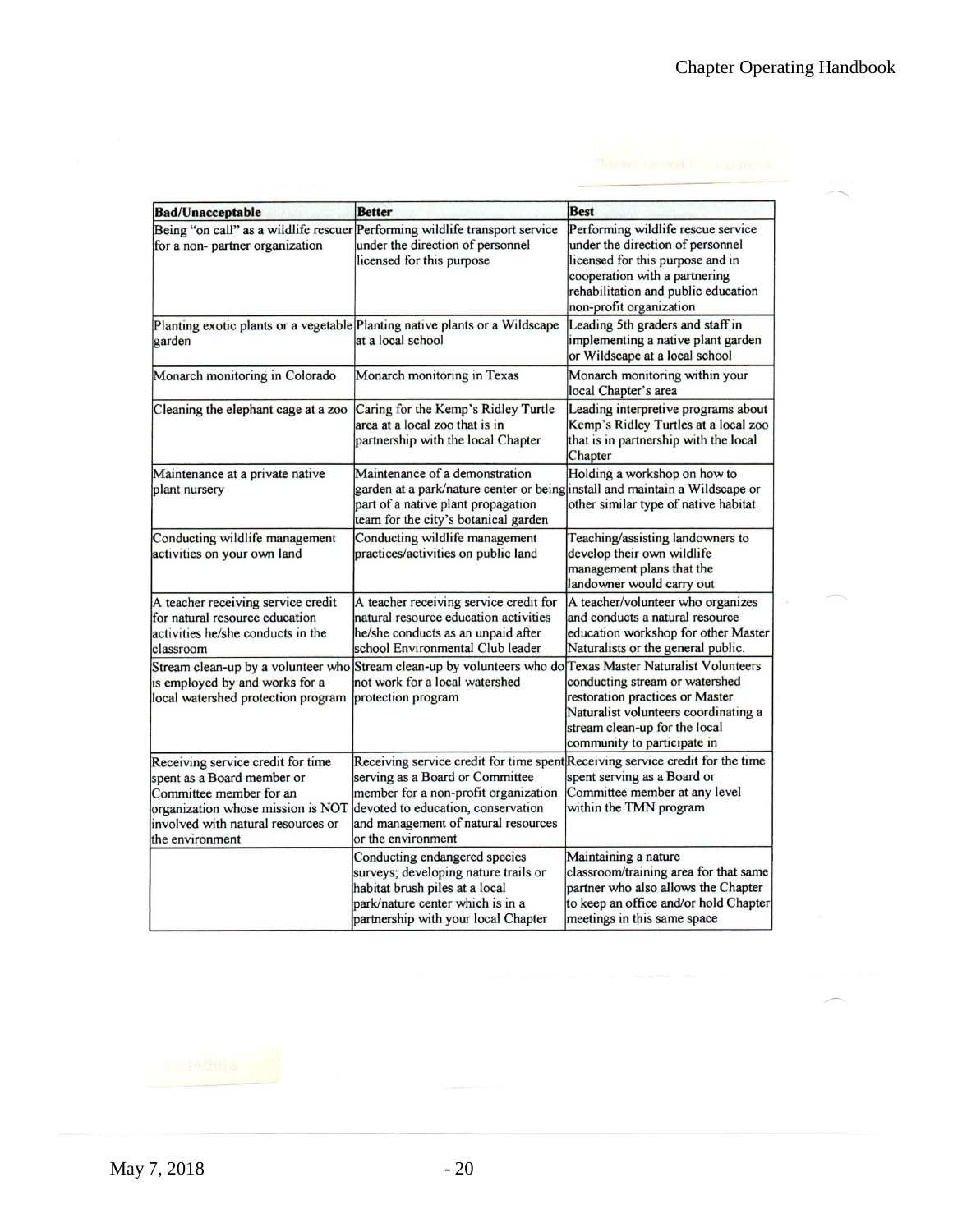#### E. Advanced Training Policies.

 The purpose of Advanced Training (AT) is to provide Texas Master Naturalists an opportunity to focus their interests on one, or a few, specific topics that interest them. Also, advanced training on an annual basis promotes continued learning and development. Although the State Texas Master Naturalist Program may occasionally provide statewide or regional advanced training opportunities, it is generally the responsibility of the local Chapter to insure that there are sufficient advanced training opportunities offered on the local natural ecosystems, so that members can attain their 8-hour minimum requirement. In addition, the local Chapter is the clearinghouse for notifying members of approved advanced training opportunities.

Advanced training can be accepted from: workshops, seminars and conferences held if, and only if, the training material meets the AT guidelines, the program guidelines, and the mission of the Texas Master Naturalist Program. It is mandatory that any training material from outside the State be beneficial to the citizens and the natural resources of Hidalgo, Starr, and Cameron Counties of Texas and be Chapter and/or State Program approved.

Advanced training courses may be made available directly through the Texas A&M AgriLife Extension Service, Texas Parks and Wildlife Department, or any number of short-courses provided by universities or nature centers. One way for a Chapter's Members to meet their advanced training requirements is by actually sponsoring the advanced training sessions. The local Chapter's Advanced Training Director, Committee, or equivalent, should pre-approve all advanced training opportunities before the volunteer attends. In special circumstances, approval may be sought in retrospect. With the exception of college courses, advanced training hours are counted one hour for each hour of advanced training. Travel time is **not** included for advanced training hours. Pre-approval must be obtained for an advanced training session that is outside the Chapter boundaries.

F. Addendum for 501 (c) 3 Chapters.

The South Texas Border Chapter Texas Master Naturalist is organized as a 501 (c) 3 entity exclusively for charitable, scientific, and educational purposes, more specifically to develop a group of knowledgeable volunteers to provide education, outreach, and service dedicated to the study and conservation of natural resources and natural areas within the Rio Grande Valley of Texas.

## G. FAQs.

- 1. Where to I find documentation governing the Texas Master Naturalist (TMN) Program? **Answer:** Local Chapter documents are found on the Chapter website at: [www.stbctmn.org.](http://www.stbctmn.org/) State documents are found on the State website at: http://txmn.org.
- 2. Can I hold membership in more than one TMN Chapter at the same time? **Answer:** No.
- 3. Who are the State Sponsors of the TMN Program? **Answer:** Texas Parks and Wildlife department and Texas A&M AgriLife Extension Service.

May 7, 2018 - 21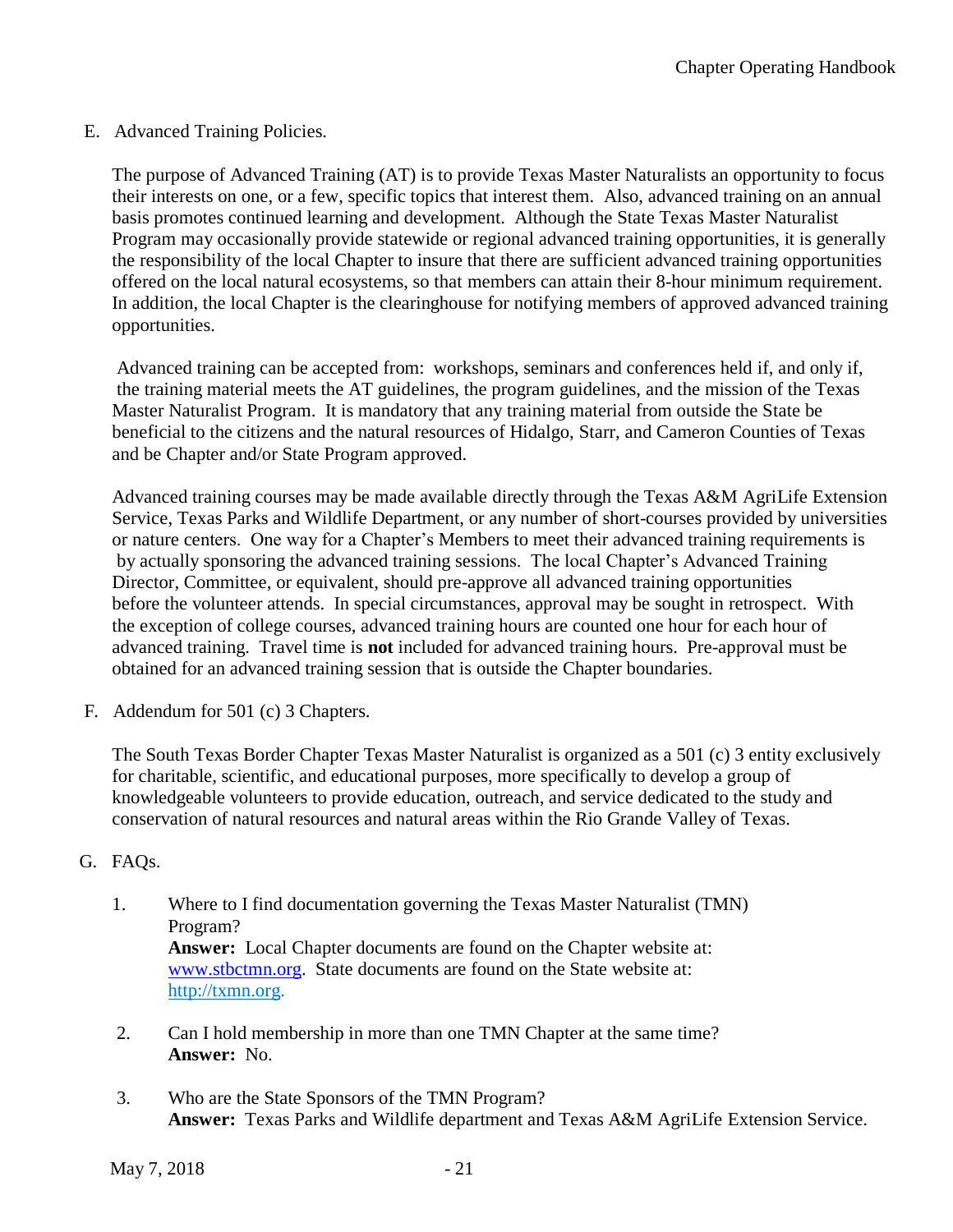- 4. Can a Chapter lose its Charter? **Answer:** Yes.
- 5. Are dues required to be a member of the STBCTMN Chapter? **Answer:** Yes. The dues are set by the Chapter Board.
- 6. Is TMN strictly a volunteer organization? **Answer:** Yes. A Member of a TMN Chapter may not receive compensation for their volunteer service.
- 7. How do I become a Member of a TMN Chapter? Answer: Submit an application to attend an approved training class of forty (40) hours (minimum) classroom and field experiences; complete an additional forty (40) hours of volunteer service and eight (8) hours of Advanced Training and abide by the Code of Ethics and Standards of Conduct, and submit to a Texas Master Naturalist Volunteer Background Check.
- 8. Is there a fee required to attend the training class toward membership? **Answer:** Yes. The fee is set by the Chapter Board.
- 9. Can I transfer from one Chapter to another? **Answer:** Yes. You must meet the requirements of the local Chapter to which you wish to transfer.
- 10. How is a local Chapter managed? **Answer**: There is a governing Board made up of five elected Officers (President, First Vice-President, Second Vice-President, Secretary, and Treasurer) and a number of appointed Directors determined by the local Chapter Operating Handbook. There also is a Chapter Advisor(s).
- 11. How are the Chapter Officers chosen? **Answer:** A chapter Nominating Committee presents candidates from the membership to be voted upon by the membership at the last General Membership meeting of the year.
- 12. How are the Director positions filled? **Answer:** Director Candidates are nominated by the Chapter President and presented to the elected Officers for confirmation.
- 13. When do Officers and Directors assume office? **Answer:** In the month of January as determined by the Local Chapter Operating Handbook. The exception being the New Class Director. The new Class Director assumes office following confirmation by the Chapter Board of Directors usually immediately following the completion of a class.
- 14. How long may Officers and Directors serve? **Answer:** Twelve months, or 24 months. The Secretary, Treasurer and Directors are eligible for re-election or re-appointment, as provided in the Chapter Operating Handbook.